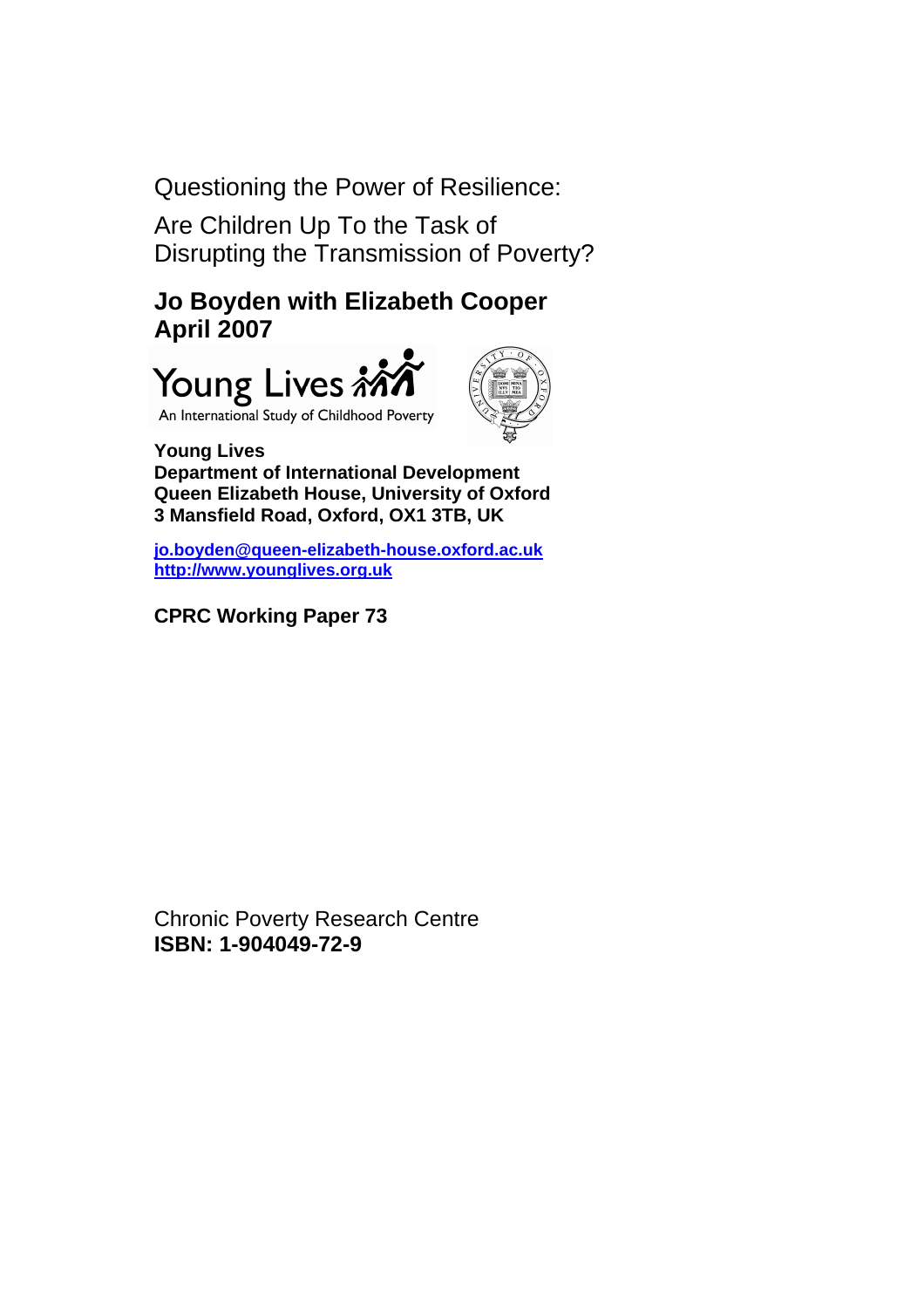# **Abstract**

Resilience is an increasingly popular term employed in child development and international development discourse. Applied to childhood poverty, poverty over the life course and the intergenerational transmission of poverty, the resilience of boys and girls may be considered as serving as a conceptual and analytical tool for examining the ways in which young humans are able to overcome the negative outcomes of poverty and prevent its transfer within families, households and communities. This paper reviews the development and application of the concept and assesses its usefulness for poverty researchers and practitioners. Since resilience has not yet achieved a generally accepted definition or a credible theory of how it functions, it does not benefit the field with improved analytical precision. Efforts to improve understanding of the causes and effects of children's poverty and the intergenerational transmission of poverty would be better served by relinquishing the metaphor of resilience while retaining the focus on particular factors that moderate and mediate poverty experiences and outcomes.

**Keywords:** child poverty, resilience, inter-generational transmission of poverty

**Jo Boyden** is a social anthropologist with the Department of International Development at the University of Oxford. Since 2005, Boyden has been the director of the Young Lives Project, a longitudinal study of childhood poverty in Vietnam, India, Ethiopia and Peru.

**Elizabeth Cooper** is a postgraduate student at the Institute of Social and Cultural Anthropology at the University of Oxford.

This paper was presented at the CPRC Workshop on Concepts and Methods for Analysing Poverty Dynamics and Chronic Poverty, 23 to 25 October 2006, University of Manchester, UK. See http://www.chronicpoverty.org/news\_events/ConceptsWorkshop-Oct2006.htm.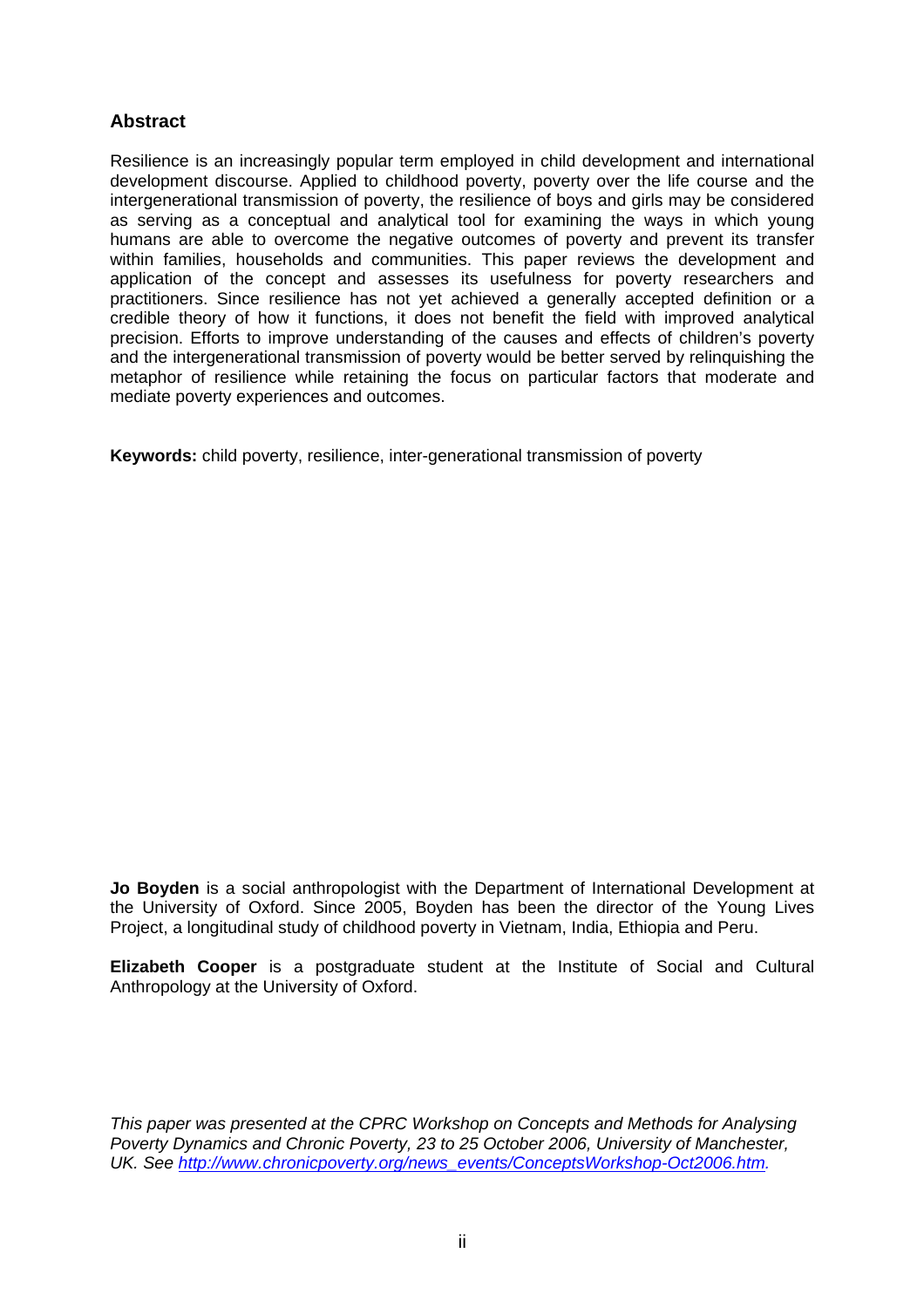# **Contents**

| Assessing the role of children's resilience in |  |
|------------------------------------------------|--|
|                                                |  |
|                                                |  |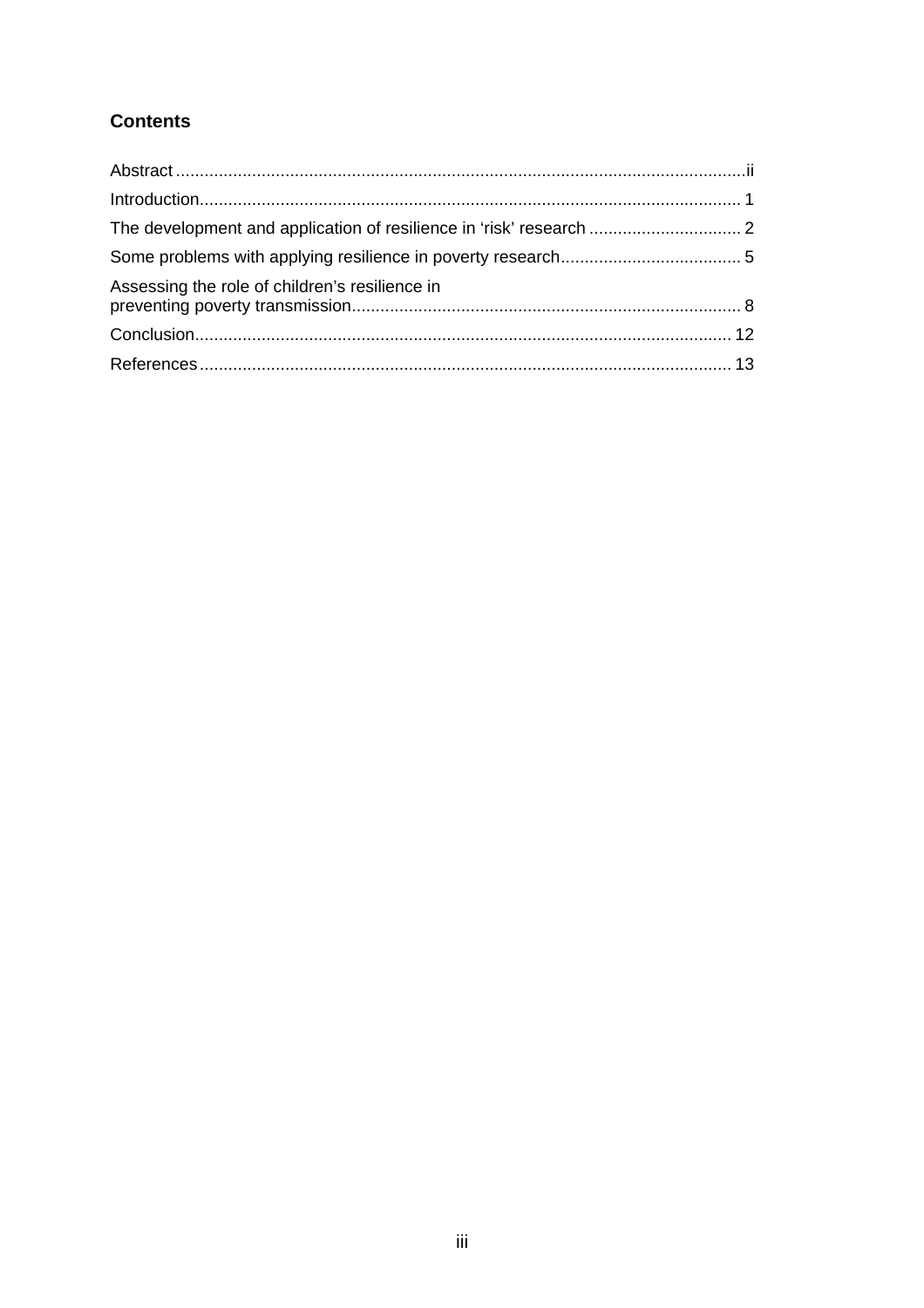#### **Introduction**

Scholars have long been interested in learning how human beings react to adversity, and human responses to phenomena such as family separation, poverty and armed conflict, categorised as adversities in and of themselves, or as inducing risk exposure to adversity, are now the subject of several major bodies of literature globally. Risk and resilience have been judged powerful conceptual and analytical tools in this work and are invoked by researchers in a range of disciplines. Historically, the notion of resilience first entered the health sciences from applied physics and engineering, where it signifies the ability of materials to 'bounce back' from stress and resume their original shape or condition. In medicine the term characterized the recovery of patients from physical traumas such as surgery or accidents. Somewhat later, it was adopted into psychological and social research to indicate an individual's capacity to recover from, adapt to, and/or remain strong in the face of adversity. This literature tends to ascribe the concept of resilience to three kinds of phenomena: (a) good outcomes despite high-risk status, (b) sustained competence under threat, and (c) recovery from trauma (Masten 1994; Masten, Best and Garmezy 1990). As such, risk of adversity is the mirror against which resilience is appraised.

Given that adversity and risk are enduring features of human existence, the resilience concept has special appeal for scholars; the promise of research on resilience being the discovery of those factors that enable individuals to triumph over catastrophe. Unsurprisingly, the popularity of this concept in research has led to a remarkable proliferation in popular Western media, 'trade' literature (Boyden and Myers forthcoming) and contemporary development discourse and practice (Christian Children's Fund 2002-06; International Rescue Committee 2002-07; World Health Link 2006). Much of the trade literature and development discourse, and much of the research that informs it, focuses on children. In research with the young, the concept of resilience is used largely as a means of exploring what is predetermined and what is pliant in the child. Hence, children's resilience is located at the nexus of the nature-nurture dialectic, or as Rutter (2002) pointedly corrects, at the interplay of these two influences.

Applied to childhood poverty, poverty over the life course and the intergenerational transmission of poverty, the resilience of boys and girls may be considered as serving as a conceptual and analytical tool for examining the ways in which young humans are able to overcome the negative outcomes of poverty and prevent its transfer within families, households and communities. However, research shows that, as a general rule, children are more susceptible to the effects of poverty than are adults, especially during infancy and in terms of physical impacts. It is not merely by chance that many of the more robust global indicators of poverty – low birth weight, infant and under-5 mortality for example – relate to the survival and wellbeing of children. And child and maternal nutrition and health status are cited as critical in determining the irreversibility of poverty transfers (Smith 2006: 5). Children's relative vulnerability is due both to processes of maturation in young humans and configurations of power and dependence within society, especially bearing in mind their need for security, nurturance and teaching through to (and beyond) puberty.

The ways poverty affects children can be understood within a lifespan developmental framework, recognising that children at various ages may be particularly vulnerable (or resilient) to poverty and associated risks and that impacts may extend throughout adulthood. Further, the risks connected with poverty are known to interact and have cumulative effect, in the sense that boys and girls who confront multiple stressors over time are more likely to be overwhelmed than those who experience a single shock of short duration. In terms of poverty impacts on children, these may be understood as encompassing survival and capacities (personal endowments, such as nutrition, cognition and pro-social skills), functioning (utilisation of those endowments, such as actions, roles), protection (experiences of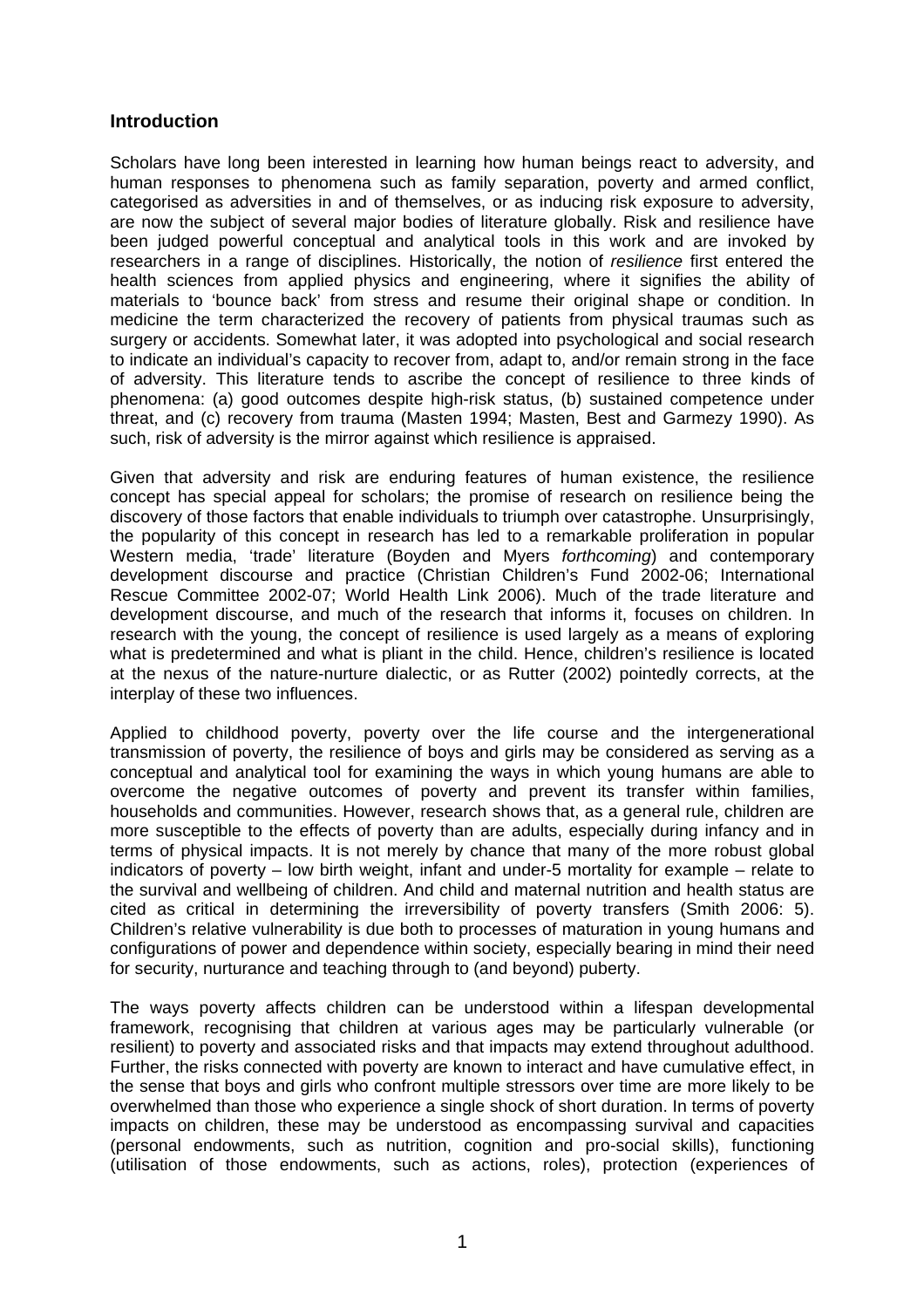exploitation, exclusion and the like), and states of being (subjective views, values and feelings).

Evidence of raised rates of infant and child mortality and morbidity in poor communities throughout the world as well as observations of enduring poverty over the life course and subsequent generations would seem to fly in the face of any assertion of childhood resilience against poverty. Yet, narratives of children's resilience have from the beginning of the concept's popular adoption by social scientists been interwoven with narratives of childhood poverty. To ascertain whether resilience is an article of ideological faith or in fact a crossculturally evident feature of young human lives, this paper reviews the advances and persistent challenges in realising a credible and useful definition of resilience in the social sciences as a basis for considering specific associations between children and resilience in the context of chronic poverty. Its purpose is to explore what, if anything, studies of resilience in children can tell us about the life-course and inter-generational transmission of poverty and its effects.

#### **The development and application of resilience in 'risk' research**

The application of the concept of resilience to poverty research is an ambitious mission which attempts to marry disparate bodies of knowledge from genetics, developmental psychology, social work, human development and poverty studies (which of themselves often endeavour to integrate economic, political and social analyses), all in an attempt to design useful theoretical and methodological instruments for informing interventions in children's lives. The most systematic and influential research on risk, resilience and coping has been conducted in the United States and Europe in the fields of human development and social work. With recent advances in the study of the human genome, genetic researchers are also increasingly contributing to the conceptualisation of human resilience.

Early psychological and social studies of children focused far less on competence and strength than on pathology and were motivated by concerns of parents, welfare professionals and public institutions about behavioural problems in the young such as school failure, crime and suicide (Fraser 2004). One of the aims of this research was to identify forces in children's lives that increase risks for such behaviours and to establish how policy might prevent or reduce these risks. Theoretical and empirical advances were soon made in understanding that a variety of social problems appeared to be influenced by a common set of multiple risk factors (Barton 2005 citing examples: Dryfoos 1990; Hawkins, Catalano and Miller 1992). Acknowledgment of the recurrence of social and behavioural problems in successive generations motivated an emphasis on inter-generational influences on conduct. Emphasising children's psycho-emotional and social dependence on adults, there was a particular focus on the values, condition and circumstances of parents and carers. Harsh or neglectful parenting behaviour, together with parental mental illness, unemployment and recurrent ill-health, early and single parenthood, family separation and divorce, were among the many phenomena highlighted as significant.

Even though research long ago established a clear link between a range of stressors and behavioural problems in the young, the accumulated evidence that some individuals appear to thrive despite sharing the characteristics and conditions of those with problems (e.g., Anthony 1987; Rutter 1985; Werner and Smith 2001) led eventually to a shift in scholarly interest. These 'successful' individuals were deemed to be resilient and discovering the factors that enhance their resilience became a prominent line of enquiry.

In this research context *risk* is defined in terms of statistical probabilities of susceptibility to negative outcomes. Hence the focus on resilience is trained on those factors that moderate outcomes and impacts. These moderating factors are variables that influence the potency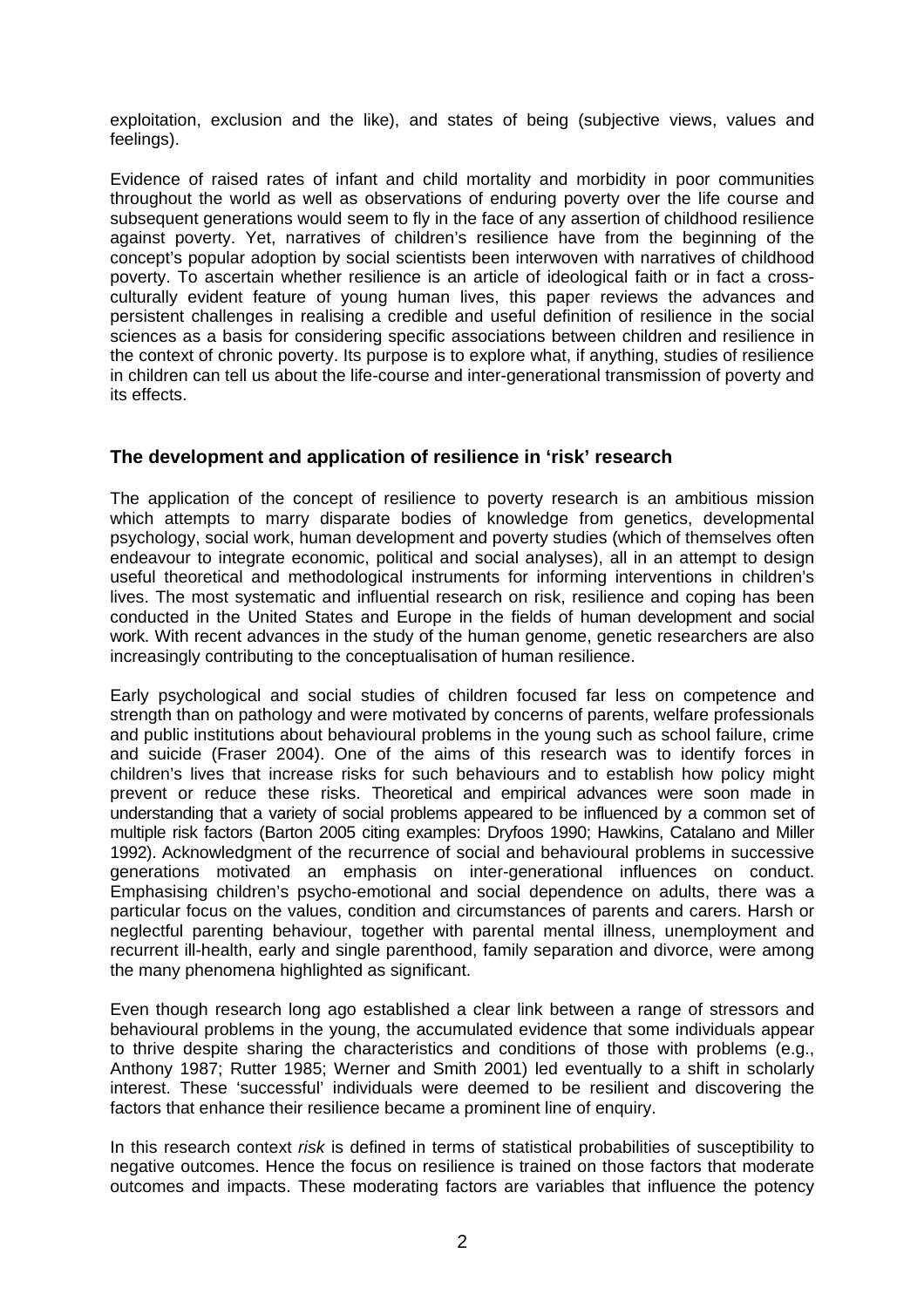and direction of the association between cause and effect, thereby strengthening or weakening the effects of stressors on children. Those factors that exacerbate susceptibility to negative effects are often termed risk or vulnerability factors while those factors that mitigate negative effects are generally described as *protective factors* or *protective processes* (Luthar 2006). Coping is another term associated with both risk and resilience, and usually denotes struggling or dealing with difficulties. Although coping may imply some degree of success in managing adversity, it does not normally indicate positive adaptation in the same way as protective factors leading to overall resilience.<sup>1</sup>

Appreciating that the effects of adversity on human development are highly influenced by both individual and collective processes, there has been a significant concern with identifying different mechanisms operating at different levels — individual, familial, communal, institutional, and so on — and how they correlate with and reinforce one another. Some risk and protective factors are characterised as internal; they result from the unique combination of characteristics that make up an individual, such as temperament, intelligence, or physical health (Barton 2005; Masten 2001). Thus, ethnographic research conducted in Brazilian shanties by anthropologist Nancy Scheper-Hughes (1992) found that, through higher levels of alertness and social interaction, some infants are able to attract greater attention from carers than others, with significant effects on the levels of care they receive and hence on their survival in the context of poverty. Others are external or ecological; that is, they are the outcome of environmental factors, such as social and material conditions, which affect an individual's healthy development and wellbeing. The significance of the interplay between internal and external factors is bound to how each is transmitted and options for responses.

Developmental psychologist Suniya Luthar concludes her synthesis of resilience research with the evaluation that "Resilience rests, fundamentally, on relationships" (Luthar 2006: 780). By relationships, Luthar is explicitly referring to social relationships between human beings:

During the childhood years, early relationships with primary caregivers affect several emerging psychological attributes and influence the negotiation of major developmental tasks; resolution of these tasks, in turn, affects the likelihood of success at future tasks. Accordingly, serious disruptions in the early relationships with caregivers – in the form of physical, sexual, or emotional abuse – strongly impair the chances of resilient adaptation later in life. Whereas some maltreated children will obviously do better in life than others, the likelihood of sustained competence, without corrective, ameliorative relationship experiences, remains compromised at best. On the positive side, strong relationships with those in one's proximal circle serve vital protective processes, for children as well as for adults. (Luthar 2006: 780)

As resilience and competence have risen to the fore in research, so social workers and other 'helping' professionals (e.g. Saleebey 1997) have sought to establish models of practice that emphasise clients' strengths rather than their problems or deficits. In this sense, it can be understood that the conceptual genealogy of resilience hints at an ideological bias. In other words, one way of framing the sudden popularity of the notion of resilience is to acknowledge its purposeful contrast with the vulnerability discourse, much in the same way that the assets discourse provided a counter to the deficit-focused model of poverty that emphasises needs (Narayan et al 2000). Certainly, there is value in recognizing children's, families' and communities' capacities and competencies and challenging the vulnerability discourse which is still prevalent in many quarters. Applied to children, this change in approach reflects a decidedly political orientation in its recognition of the young as competent social agents

 $\overline{\phantom{a}}$  $1$  That said, coping and resilience are not always treated with conceptual clarity and are sometimes used interchangeably in a fairly indiscriminate manner.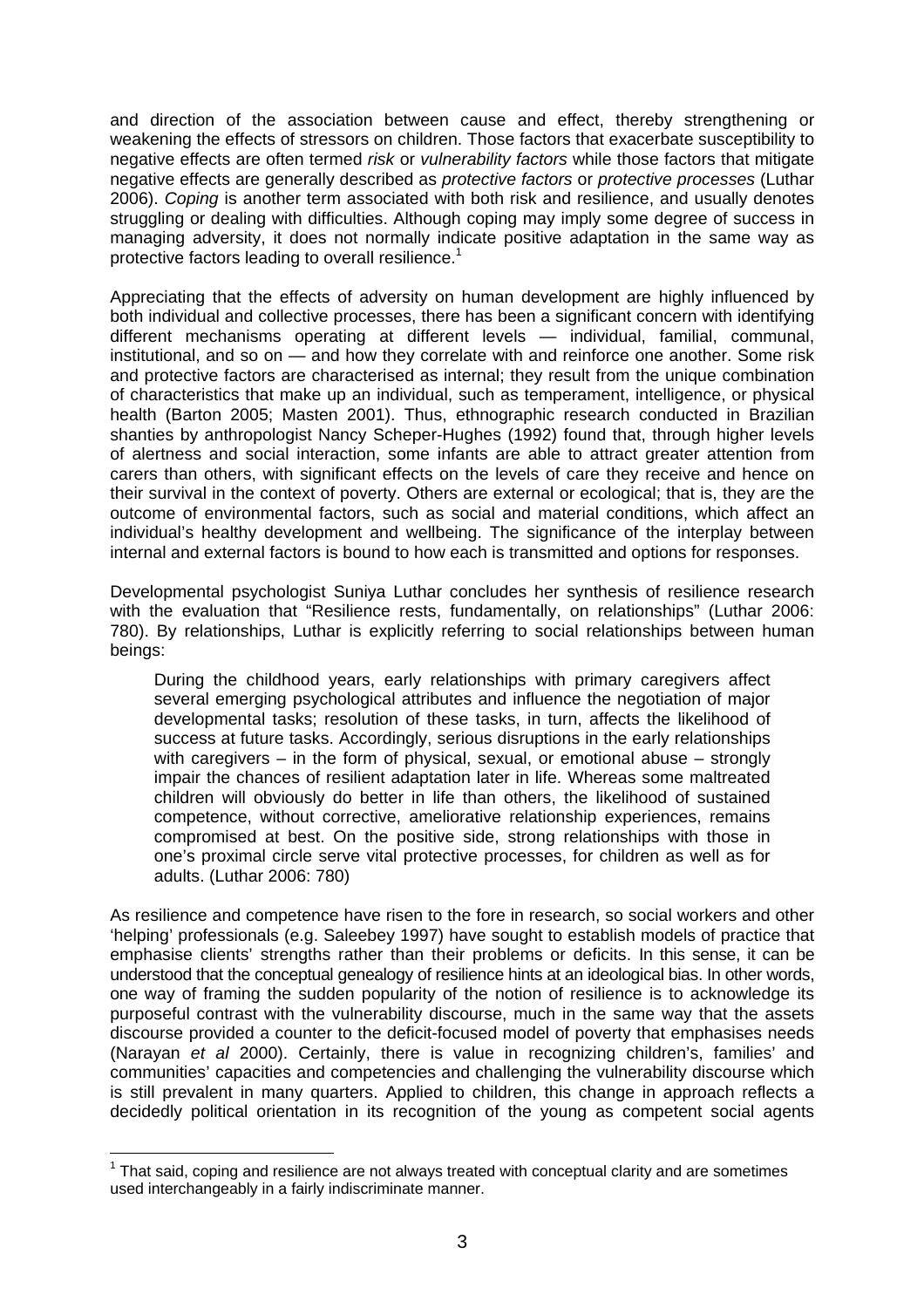rather than inherently vulnerable beings that are wholly dependent on others for their survival and development.

Emergent attention to resilience as an analytical focal point has recently coincided with advances in identifying the sequence of the human genome. These advances have expanded the boundaries of research on human development, giving rise to studies of the activities of specific genes and their potential effects. Scientists have pursued research that indicates correlations between certain genes and psychological traits, including those involving attitudes or social behaviour, linking genetic effects to probabilities of divorce, religiosity, and parenting styles for instance (Rutter 2002, citing as examples: Jockin, McGue, and Lykken 1996, Eaves, D'Onofrio and Russell 1999, Kendler 1996). While such associations have been critiqued among their disciplinary peers for being overly reductionist, there is acceptance of the idea that all behaviours are affected in some way by genetics (Curtis and Cicchetti 2003, Rutter 2002). In other words, it would seem that resilience is at least partly heritable, with protective processes operating through both genetic and environmental effects, the test being the ability "to find out how these genetic effects are mediated because, obviously, they are most unlikely to operate directly on the social behaviour as observed" (Rutter 2002: 3).<sup>2</sup>

As yet, there have been few studies examining genetic contributors to resilient functioning (Curtis and Cicchetti 2003), although genetic inheritance has been hypothesised as an 'obvious place' to investigate human resilience based on the truism that individuals differ in both genetic make-up and their responses to the same environmental stimuli (Hampton 2006: 1756). As Thomas Insel of the U.S. National Institute of Mental Health justifies the convergence of genetic and resilience research: "To not exploit the power of modern genomics would really be a mistake in a field in which we start by saying that this is about individual variation" (ibid). A 2006 conference sponsored by the New York Academic of Sciences and Brown Medical School that focused on Resilience in Children advertised the potential of the 'new biology' of resilience as offering "an unprecedented understanding of processes of development in atypically and typically developing children and will have profound implications for preventive intervention programs" (New York Academy of Sciences 2006).

Some progress has been reported in studying the combined effects of genetic variants and environmental factors. For example, a study of maltreated children with a particular variation of a specific gene found that these children were more likely to develop antisocial problems than those without this variation and similarly that depression after childhood maltreatment was more common among individuals with the same type of variation of a different gene than individuals without this variation (Hampton 2006 referencing Caspi 2002). Research into how genetic and environmental factors interact and how these interactions can affect individuals has also been recognised as providing new plausible interpretations of the processes at work. For instance, a team at the US National Institute of Child Health and Human Development that studied the different behavioural tendencies (high and low levels of aggression) of monkeys found that monkeys with the same genetic variation experienced both different genetic effects (in serotonin metabolism rates) and demonstrated different behavioural tendencies (in aggression levels) according to whether they were mother-, or peer-reared. These findings can be interpreted in two different ways: either an environmental influence ('good' mothering) buffers the potential deleterious effect of a certain genetic variation; or, a particular genetic variation can protect an individual in a potentially deleterious environment (absence of 'good' mothering). As the study's lead scientist Stephen Suomi

 2 While inducing a correlation between a genetic trait and developmental outcome or behaviour is interesting, Michael Rutter observes that it has "zero use on its own" for understanding causal mechanisms: "To be of any use for policy or practice, it is necessary to know much more with regard to the specifics and how they work." (Rutter 2002: 4)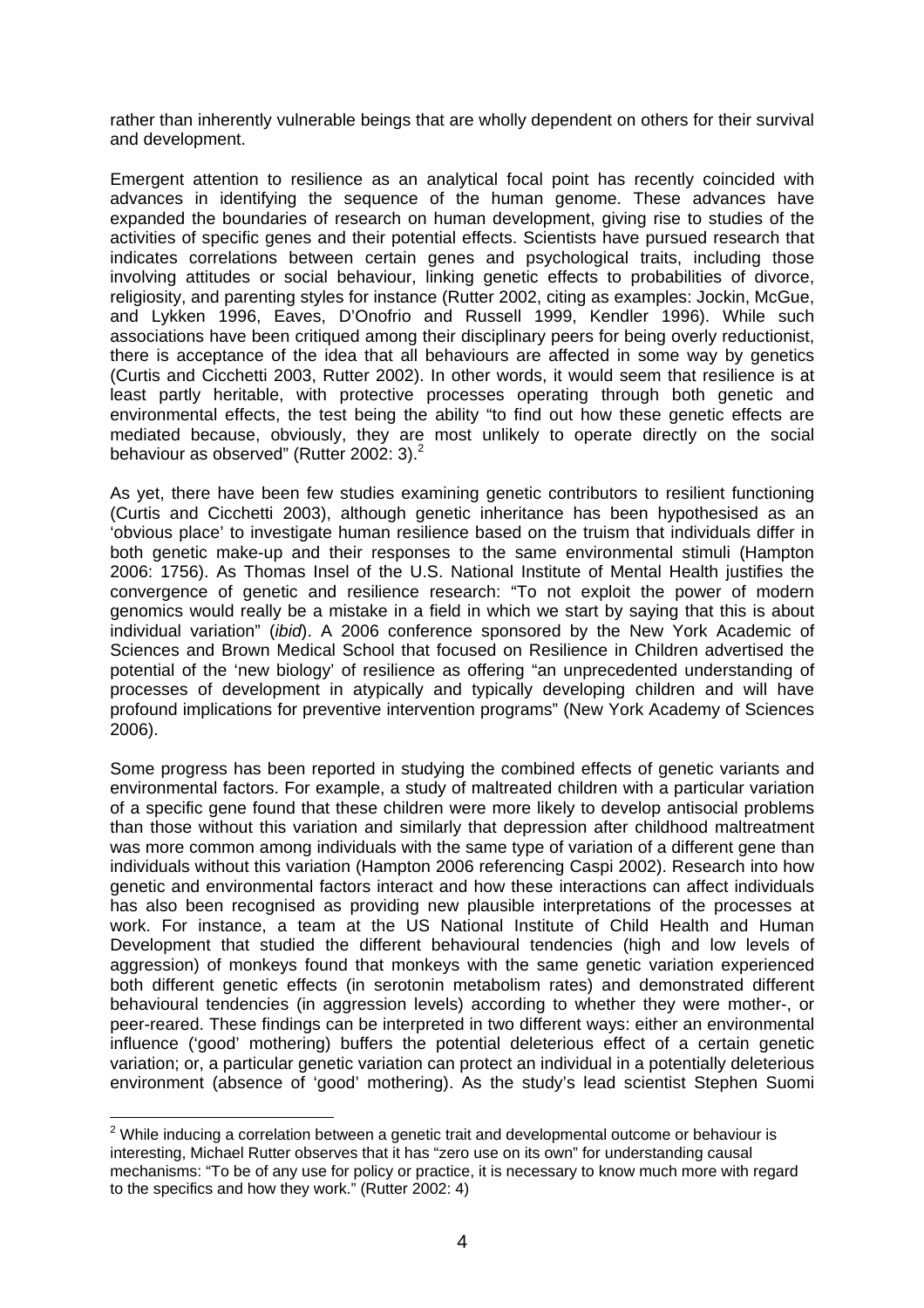reflects on the implications of the genetic determinism interpretation: "If you use the argument that good genes are protecting against bad environments, that's nice if you have good genes, but it's a little tough to change your genetic background" (Hampton 2006: 1759).

Thus we see different branches of resilience research extending in different directions according to disciplinary interests: those scientists propounding the potential of the 'new biology' are attempting to become more precise in understanding how genetic and environmental influences interact, whereas social scientists focus their attention at the complexities of how individuals socially engage with the world as part of their survival. These are both valuable pursuits in that they seek to extend understanding beyond the locus of the human being as a creature of simple biological needs and processes (for food, liquid, sleep, and so on). Yet, it is at the convergence of these different levels of analysis that the most promising new insights may be located. Recent findings from biological research indicates that social and psychological experiences exert actions on the brain which can modify gene expression and brain structure, function and organisation, which in turn can lead to the initiation and continuation of behavioural changes (Curtis and Cicchetti 2003; Hampton 2006). As such, all stages of feedback loops, i.e. the cyclical interaction of social experiences and biological effects, require integrated analysis. The work of those few people who seek to translate findings from each domain of research so that they might converge to inform more holistic and long-term definitions of problems, risk and protective factors, and ultimately the potential for positive adaptation at the locus of the individual who is negotiating her/his environment, may prove supremely valuable for informing what can be contributed to support people in adversity.

#### **Some problems with applying resilience in poverty research**

The vast majority of the popular and scholarly literature on resilience represents the phenomenon as though it embodied scientifically proven principles that can be applied to positive effect in the lives of those living in adversity. Yet, in spite of the appeal of resilience as a tool in the struggle to 'inoculate' children against hazards of many kinds and prevent the transmission of susceptibilities across generations, research in this area is beset with conceptual and analytical problems. Here we examine a few of the major difficulties.

One of the more fundamental limitations of the resilience research has to do with its origin in particular domains of psychology, social work and other human sciences. This disciplinary legacy has led to an inordinate focus first on the individual as the unit of observation and second on intra-psychic functioning and individual behaviour as the object of analysis. Such foci are sustained at the expense of broader structural and collective considerations that make a crucial difference to human experiences of adversity. The distortion in perspective becomes apparent when one considers the extent to which chronic poverty and intergenerational poverty transmission are in fact shaped by overwhelming structural forces, as in the case of institutionalised labour and property market discrimination against people of a particular caste or ethnic status for example. While the agentive role of the individual cannot be denied, such structural forces can become deeply embedded within society, entrenching poverty and related distress in many generations of a population.

At a more practical level, the emphasis on individual functioning and the harnessing of individual resources to overcome adversity de-politicises the project of poverty reduction. Attention is diverted away from the state and other actors with the power and moral responsibility to intervene and bring about change, with populations living in poverty being charged with using their own resources to support themselves through crisis. Hence we find major players in the field of poverty reduction adopting a default position which individualises that which should, in fact, involve structural or collective effort for change in most circumstances. Thus, even the World Bank can be found promoting the resilience concept,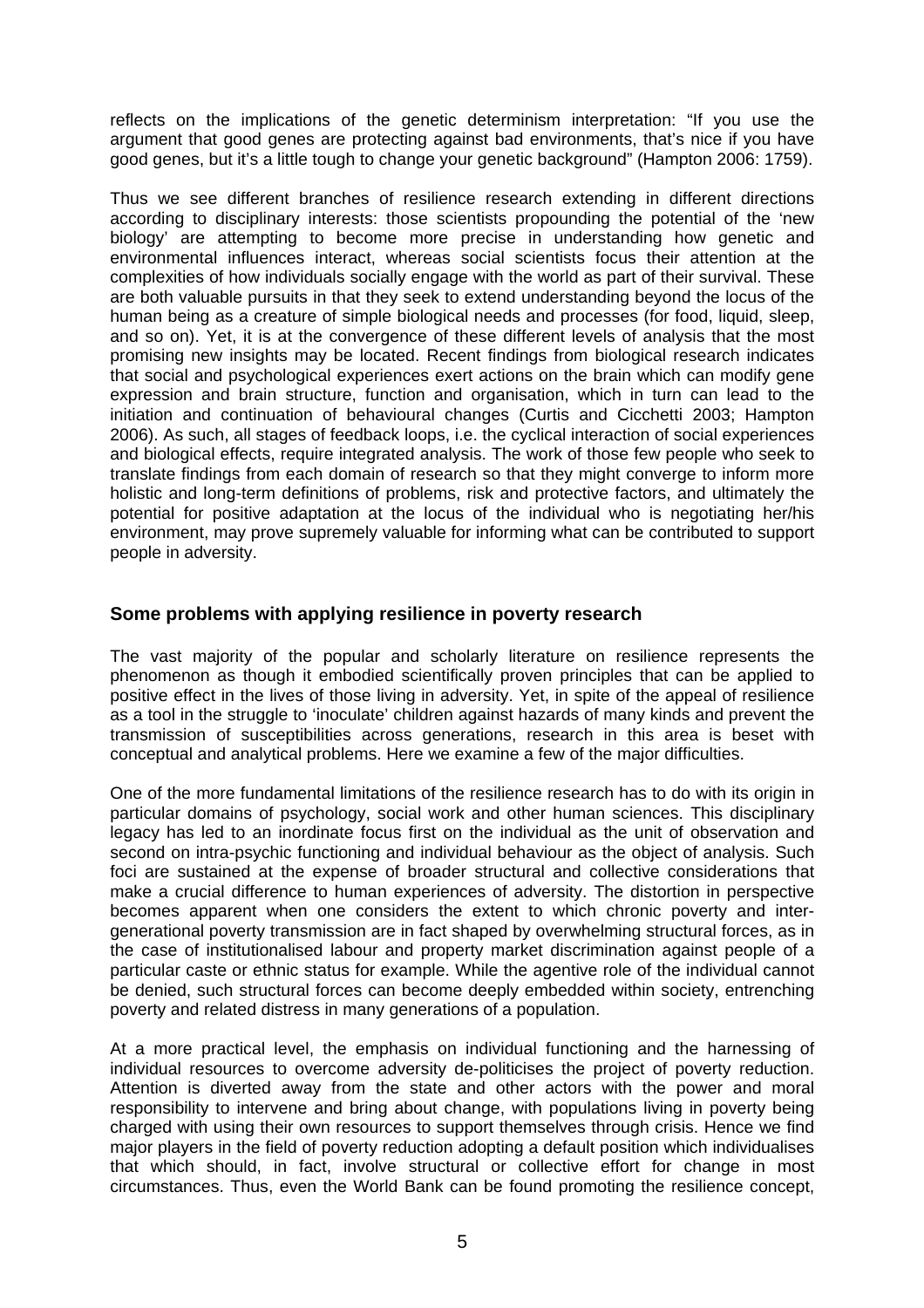as evidenced by a paper it produced on early childhood development: "Parents and other caregivers can promote resilience in their children by positively responding to situations and by teaching children how to respond" (World Bank n.d.). Resilience researcher Michael Ungar articulates the reasons for concern:

The discourse of resilience can be (has been?) co-opted by proponents of a neoconservative agenda that argues if one person can survive and thrive, then shouldn't the responsibility for success be on all individuals within populations at risk to do likewise? (2005b: xvi, bracketed content in original). $3$ 

The multi and inter-disciplinary nature of resilience research is another major challenge to this field and is one that undermines the achievement of a coherent conceptual and theoretical framework that can be applied to practice. Indeed, in an attempt to encapsulate the research in an illustrative metaphor, Ungar describes the field as an 'unwieldy tree' with many branches (Ungar 2005b: xviii). Scholarly debates have yet to produce clarity on the definition, locus, determinants, mediating and moderating factors and outcomes of resilience. A principal concern for those who seek to advance understanding of how resilience might be realised is that the various branches of 'resilience research' (using Ungar's metaphor) might not be shooting off from the same conceptual roots. They therefore are pursuing directions that will not offer the advantage of theoretical comparability. More worrying still, the conceptual roots may never have been robust in the first place, and thus much of the growth in resilience research is theoretically tenuous (Boyden and Myers forthcoming).

The lack of conceptual and theoretical coherence is evident even with the core constructs of this field. We have stated that in psychological and social theories, the effects of resilience are revealed only in their interaction with risk, and it is therefore apparent that the concept cannot have meaning without a pre-existing understanding of risk. Clearly, then, the starting point for defining and identifying resilience is knowledge of the 'problem'. But, in practice defining a problem for an individual or a society incurs normative judgments; what is 'bad' is predicated on values, interests and assumptions.

Indeed, the 'problem' of poverty itself continues to be redefined according to paradigmatic shifts and methodological innovations, especially as the long-cherished premise that poverty can be ascertained according to uni-dimensional measures is increasingly contested and countered. Multidimensional definitions of poverty are now being advocated and accepted, thereby gradually moving away from definitions resting solely on income or consumption shortfall (e.g. the World Bank's demarcation of US\$1/day for the poverty line, which still dominates much poverty-related policy). Development researchers and practitioners have encouraged the employment of more contextually specific definitions of poverty in which the social and political rather, or as well as, the economic dimensions of the phenomenon are stressed. These analyses commonly give prominence to emic perspectives, which are often divergent and which emphasise that even if consensus on the definition of poverty is reached it is not always characterised or experienced as a problem (Hulme 2005; Graham and Pettinato 2005). Certainly, children's poverty has a long and contentious history of problem definition (Feeny and Boyden 2003; Gordon et al 2005).

Such permutations in the course of problem conceptualisation obviously complicate the establishment of a baseline of risk, from which to evaluate what resilience to that problem may look like. If resilience manifests positive adaptation despite exposure to a problem then what constitutes positive adaptation also requires definition. This clearly implicates the same challenges as problem definition given that positive adaptation is difficult to claim as universally and objectively knowable. The proliferation of research and theory concerning

 $\overline{\phantom{a}}$  $3$  The concerns outlined above resonate in important ways with the longstanding debate in which the concept of 'the culture of poverty' as a predisposition to fatalism or laziness was proposed in explanations of the causes of and solutions to poverty.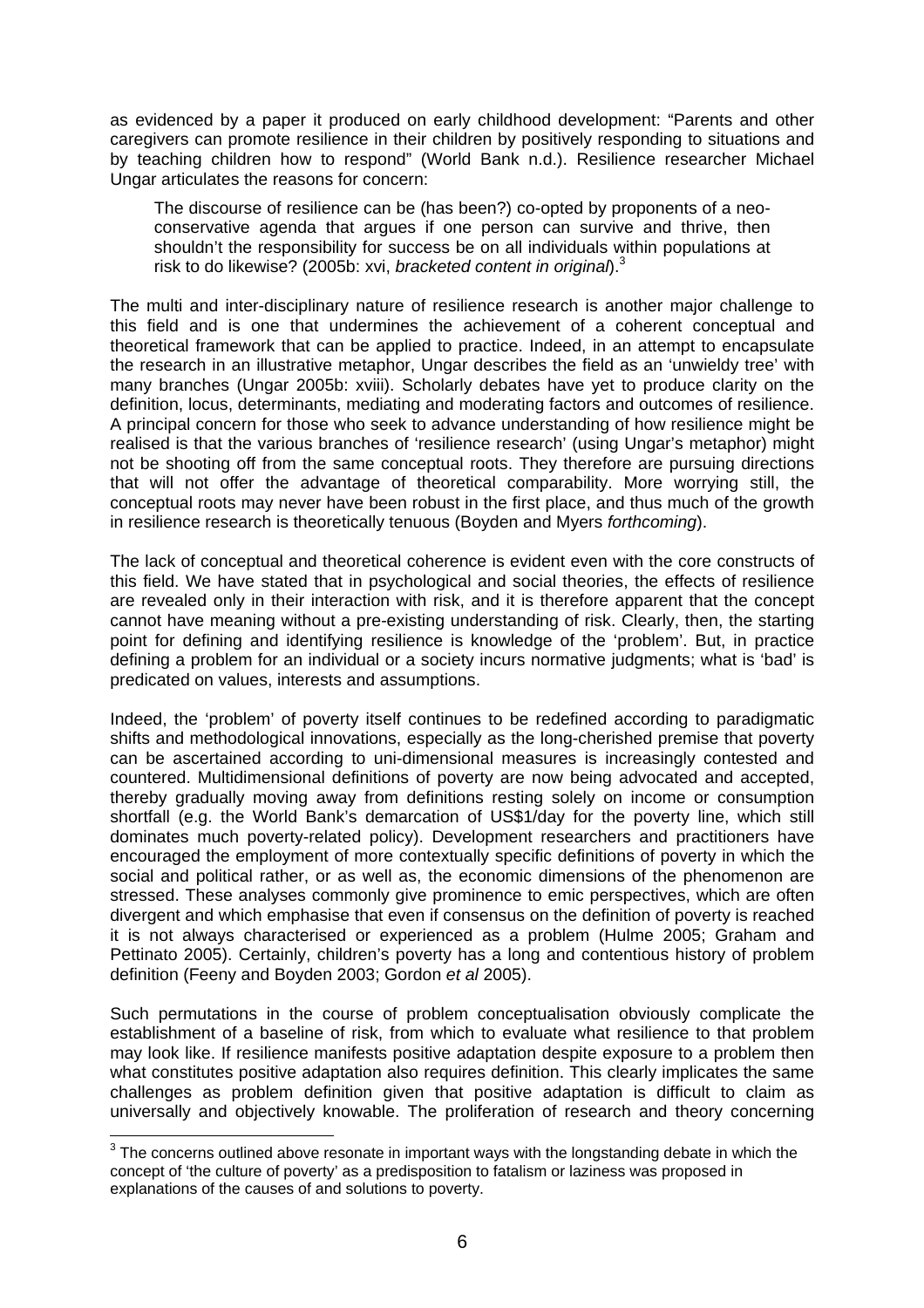wellbeing definitions is testament to the difficulties in validating factors associated with both objective and subjective perceptions of quality of life across contexts (Camfield and McGregor 2005). Most current resilience researchers justify presenting only very general indicators of positive adaptation as sensitivity to contextual specificity. For instance, Luthar posits that the concept of resilience is most salient with respect to the concept of social competence, or the effective performance in developmental tasks appropriate for people "of a given age, society or context, and historical time" (Luthar 2006: 751).

Even if the general domains of wellbeing turn out to be broadly universal, specific factors and specific competencies will inevitably prevail in different contexts according to socio-cultural patterning. Scholars in psychology and anthropology (for example, Cole 1996; Goodnow 1990; Rogoff 1990) who follow the socio-cultural approach to human development first expounded by Lev Vygotsky (Vygotsky 1978) would have no difficulty with such a proposition for they maintain that all psychological phenomena, including perceptions of risk and resilience, are highly dependent on context. It is their contention (Rogoff 1990) that, consciously or not, caregivers and other mentors structure children's learning to support the acquisition of the knowledge, skills, and experience needed to function successfully in their particular environment. Since each environment contains unique socio-cultural and material features and challenges, this is an enduring source of cognitive, psychological and social diversity in the young, with clear implications for variation in 'positive' or 'resilient' behaviour.

Since values, interests and perspectives influence judgments of what is 'good', this raises the possibility that outside researchers may not share that same understanding about positive adaptation as the individuals whose behaviour they are analysing. To add further to this complexity, responses may function as positive adaptations in immediate circumstances but generate other negative outcomes in different circumstances (in the future, in other environments). Research among children of depressed mothers in the United States, for instance, showed that boys and girls who adopt a caretaker role at first appeared to be responding well. However, susceptibility to problems such as depression and anxiety were later observed (Luthar 2006 citing Hammen 2003; Hetherington and Elmore 2003). Indeed, the response in such cases has been characterised as 'false maturity', hinting at the masking of problems beneath the surface of outward behaviours. In relation to poverty or other experiences of marginalisation, the theory of false consciousness, if valid, suggests that people's perceptions of how they are doing "can easily be swayed by mental conditioning or adaptive expectations" (Sen 1999: 62). Hence, it is important to appreciate that even while resilience traits imply the ability to overcome adversity, such traits need not necessarily manifest in behaviours that are generally understood as positive adaptation. For example, resilience against the adversities of war may entail responses such as emotional numbing or hyper-vigilance which can have the effect of reducing the capability of affected individuals to empathise and interact positively with others (Dawes 2000).

Only after ideas of the problem and the resilient response are established is it possible to begin identification of associated risk and protective factors, a task which Luthar describes as the "the central objective of resilience researchers" (Luthar 2006: 743). Thus, risk and protective factors are defined in relation to problem or positive adaptation definitions. Findings from a study of child labour in Vietnam illustrate this point. Child labour is prevalent among those Vietnamese households likely to have higher borrowing costs, that are farther from schools, and whose adult members experienced negative returns to their own education (Beegle, Dehejia and Gatti 2005). Five years subsequent to child labour experiences, researchers find significant negative impacts on educational enrolment and attainment, but also substantially higher earnings for those (young) adults who worked as children. The study also showed no significant effects of child labour on individuals' health. Forecasted estimates of earnings from the age thirty onward, however, indicate that forgone earnings attributable to lost schooling exceed any earnings gain associated with child labour, and that the net present discounted value of child labour is positive for discount rates of 11.5 percent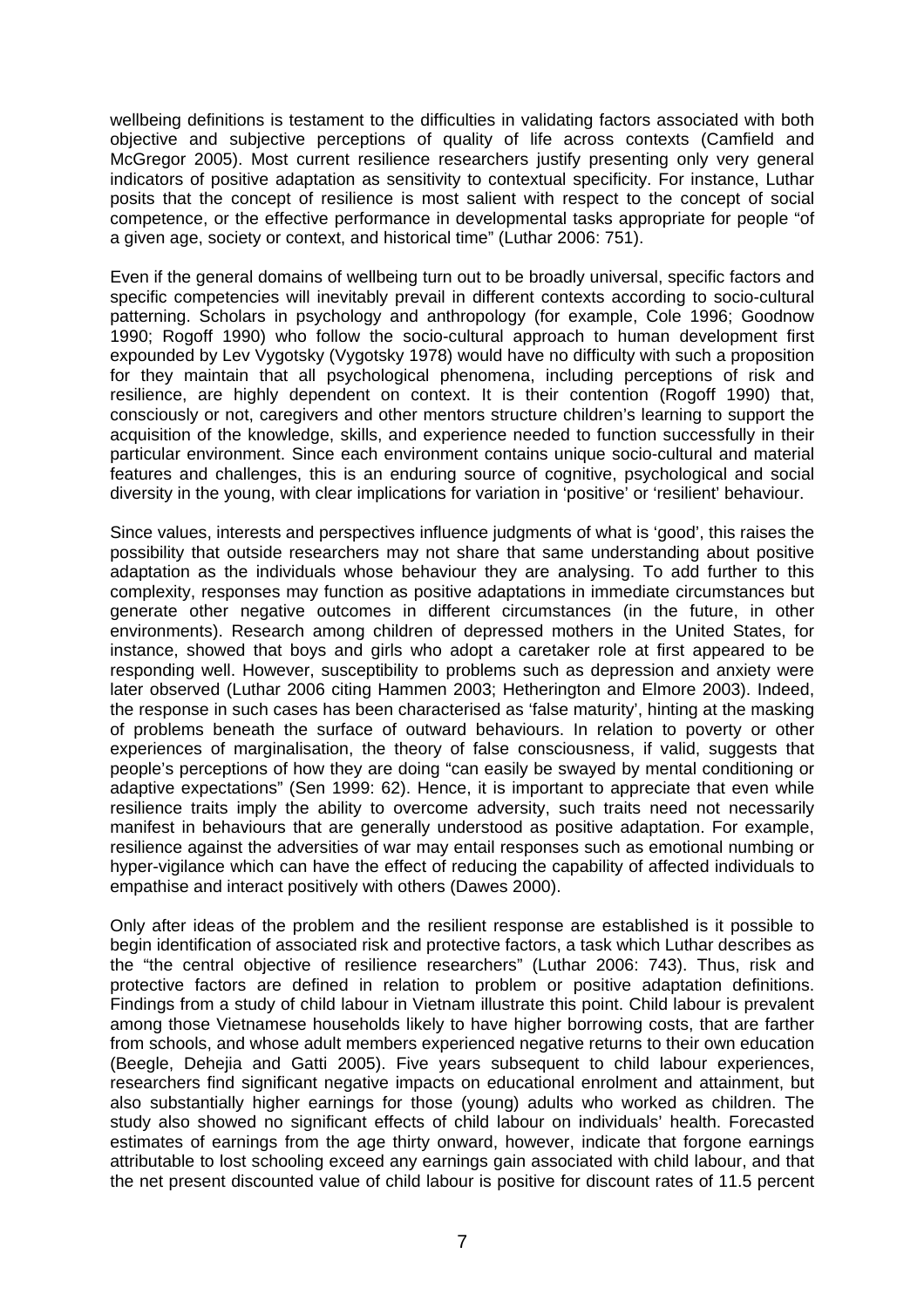or higher. The researchers interpret their results to show that in the medium run (i.e. over a five to ten-year horizon) there are important economic benefits to child labour that offset its opportunity cost (lower school attainment) for households. However, over a longer horizon the returns to education increase, with more educated individuals experiencing increased wage growth, and the returns to work experience decrease. As this study's findings demonstrate, if the problem is defined as household earnings in the next five to ten years then child labour could be regarded as a protective factor against poverty (particularly since no health problems were noted). On the other hand, if the problem is defined as the earning potential of individuals twenty to thirty years hence, child labour may be a vulnerability factor for future poverty.

To add greater complexity, subjective interpretations of adversity by those affected make a significant difference to resilience and wellbeing since the meaning of experience is a crucial moderator of its effect. Thus, for example, the way in which poverty undermines an individual's social interactions and relationships with others can be far more important to children than having to go without food or other commodities. In rural Bolivia, despite knowing full well that chronic shortages of water have a significant effect on livelihoods and on the survival and health of humans and livestock, children highlighted above all the humiliation of being unable to wash and therefore being labelled smelly, dirty, and poor (Boyden et al 2003). These children acknowledged that one of the worst consequences of being thought of as 'poor' is the associated shame, social exclusion, and humiliation by peers.

In studies of poverty, the power of subjective valuation in confounding interpretations of illbeing and wellbeing, risk and resilience, is often illustrated through comparison of the social and psychological effects of relative versus absolute poverty (Camfield and McGregor 2005). Surprisingly perhaps, subjective perceptions of life satisfaction or happiness are seldom found to correlate in an obvious way with 'objective' assessments of people's material circumstances. Thus, relative poverty commonly has far more deleterious effect on psychological, emotional and social wellbeing than does absolute poverty. Such findings are likely to reflect the fact that material lack is perceived as far more debilitating when associated with stigma, social exclusion and denigration. Therefore, it follows that judging whether a phenomenon such as child labour is a risk or protective factor remains contentious and the debate is likely only resolvable according to careful attention to specific contexts' local values in relation to this activity and perhaps even individuals' particular situations. This kind of complexity point to the danger of approaches to wellbeing and resilience that "fragment people's accounts of their experience or reduce them to a single indicator" (Camfield and McGregor 2005: 197).

### **Assessing the role of children's resilience in preventing poverty transmission**

Researchers have often sought to investigate life-course and inter-generational aspects of transmission as a means of explaining how poverty becomes a chronic condition within families and communities (Bird 2007; Harper, Marcus and Moore 2003; Hulme and Shepherd 2003; Smith and Moore 2006). In assessing the potential of resilient individuals to disrupt poverty transmission, the question remains as to how deterministic these transmissions are. Were childhood resilience found to have a role in arresting poverty transmission, then presumably this would be predicated on the ability of resilient individuals to somehow disrupt the mechanisms and processes by which poverty is conveyed through the lifespan and to subsequent generations. This in turn would seem to be premised on the idea that poverty becomes entrenched in families and communities through cyclical processes that are intrinsic to the development of both individuals and the domestic unit, individuals who demonstrate resilience having the power not simply to overcome adversity personally but to actually arrest cycles of deprivation within groups. While she does not use the concept of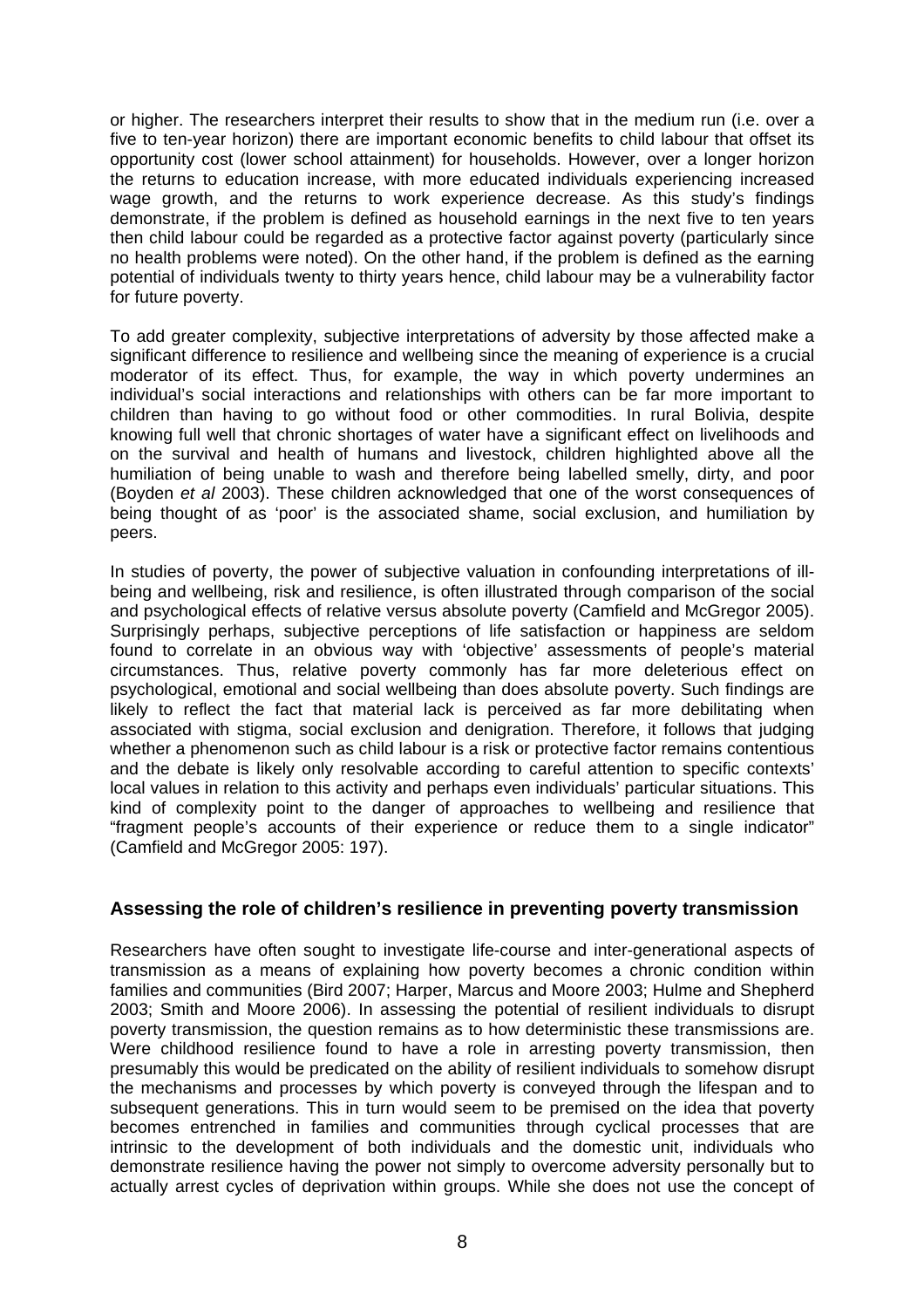resilience, Briony Smith articulates this view clearly: "Although highly context-specific, an individual's asset bundle, their capabilities, and their power to exercise agency have been found to combine to mould the life-course of individuals and their households" (Smith 2006).

In making a case about a potential relationship between resilience and the obstruction of poverty transmission, the first step would need to be acknowledgement that children inherit rather than create their poverty (Greenspun 2004; UNICEF 2005). The understanding that children do not of their own making cause their poverty implies the intergenerational transmission of poverty from parents to children (Green and Hulme 2005; Moore 2001). Insofar as inheritance of poverty is the concern, this highlights the mediated nature of childhood experience, in which poverty (and other adversities) may impact both directly on the child, but also indirectly through stress or disruption to care arrangements, family networks, community and other environmental support systems. This emphasis on the inseparability of the wellbeing of boys and girls from the settings, systems of relationships, and cultural processes within which they are raised, resonates strongly with the key tenets of resilience research.

Such a conceptualisation brings to the fore the capital of households, parents, carers and other adults with a significant role in children's lives. In accordance with this paradigm, Moore (2001) and Hulme and Shepherd (2003) present a list of poverty-related capital that can be transmitted from 'parent' to 'child' through various means. They include items of financial, material and environmental capital (e.g. land, physical assets, debt), human capital (such as survival strategies, disease) and social, cultural and political capital (for example, norms of entitlement, value systems, access to key decision-makers). Different modes of transmission are recognised for such different forms of capital including inheritance (both the physical inheritance of goods and genetic inheritance), investment (of time and capital in care, education and health) and socialization (Hulme and Shepherd, 2003; Moore 2001). One of the more robust correlations to emerge in research of this nature is between mother's education attainment and children's eventual education attainment, with implications for opportunity and wellbeing (Harper 2004).

While it would seem to make a lot of sense to think about poverty as being inherited by children through deprivations of various forms of capital that are conveyed via different means, pinning down the mechanisms of inter-generational transfer of non-material forms of capital, and the effects for children's resilience, is not straightforward. In the case of resilience in individuals, we are not necessarily talking about observable goods in the way of financial, material and environmental capital, but various forms of human, social, cultural and political capital; these manifest in far more intangible variables such as traits, competencies, values, self perceptions, and the like. It is hard to imagine precisely how these kinds of variables can be measured concretely as acting against poverty transmission across generations. Further, whereas it is possible to conceive of highly developed skills in problem solving and lateral thinking as encouraging entrepreneurial actions that lead in turn to capital accumulation, some other competencies, such as optimism, for example, even whilst manifesting significant positive adaptation to adversity, may appear to have only tenuous connection with poverty eradication. Even where seemingly robust correlations may be found in some processes, as in the above example in which mother's education attainment links with that of children's, causal relations in the psycho-emotional and social domains of the child's life particularly cannot be assumed.

In emphasising the mother-child dyad, or systems of relationships based in the nuclear family or household, as the locus of transmission of non-material forms of capital, poverty research shares with much of the resilience research some significant assumptions that may not in practice be valid. Thus, for such transfers to work they must somehow be embedded in a mix of genetic heritability and environmental influences related to physical proximity and underpinned by ties of affect, mentoring and role modelling. This kind of thinking seems to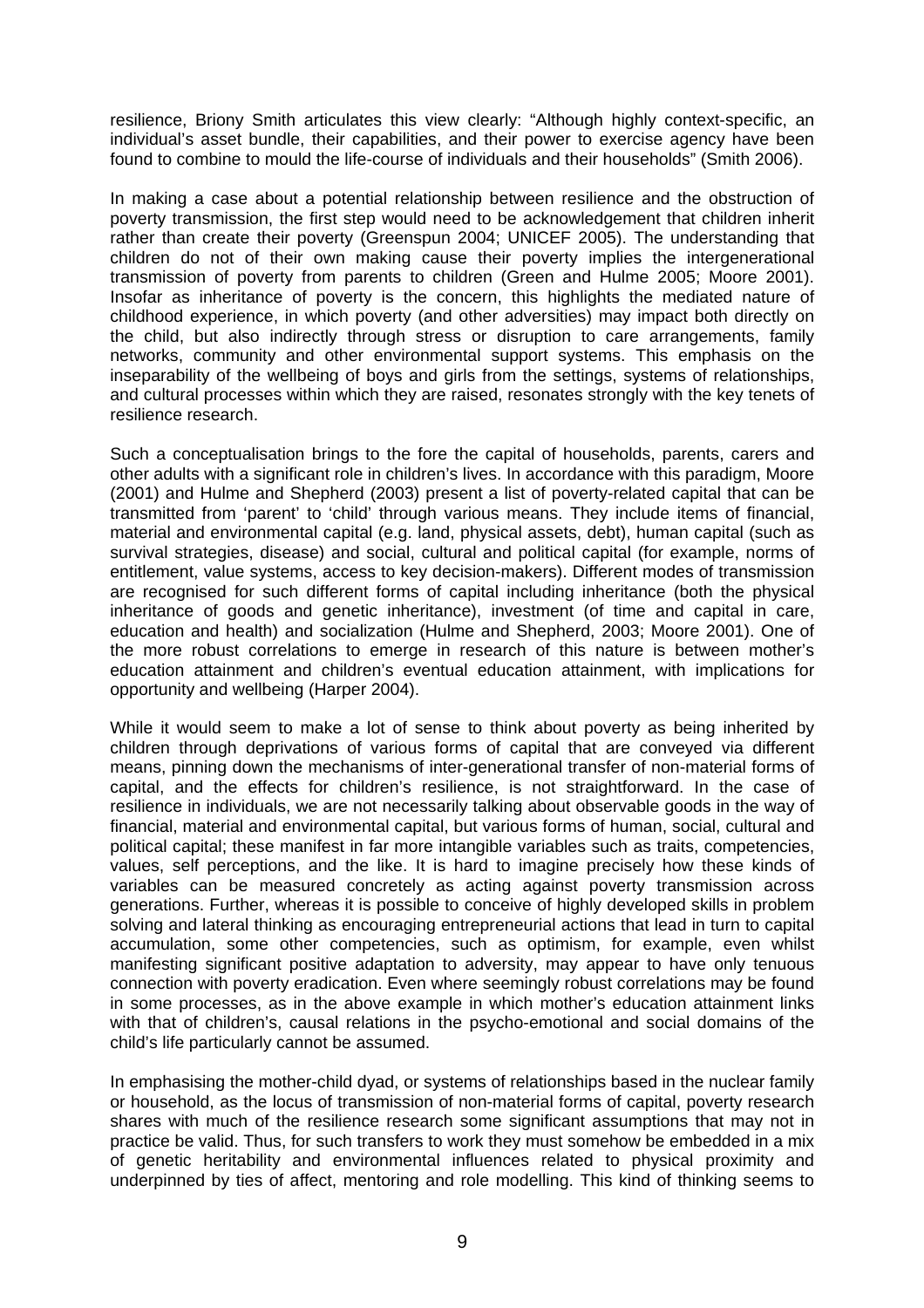take for granted the family structures and relationships through which transmission occurs, as well as the care arrangements made for young children. As it happens, family structures and relationships – especially nuclear family structures and relationships – may well be quite marginal to inter-generational transmissions of non-material forms of capital and resilience traits in the many parts of the world where alternative family forms and care arrangements prevail. Practices like child labour migration, exchange and fosterage and sibling caretaking or shared caretaking by extended kin and neighbours, together with phenomena like child headed households, would seem likely to result in multiple and diffuse emotional and social attachments across a range of relationships and reduced interaction and allegiance between parents and children (Mann 2001). Hence, the power of inter-generational transmission between parent(s) or household and child is likely to be much diluted in such situations. It is also important to recognise that capital transfers are not necessarily unidirectional, but that children also affect the existence of, and access to, various forms of capital. Indeed, current research is challenging assumptions about the foundational role of family in children's development (Hariss 1998), highlighting the influence of peers, school, neighbourhood networks and the like as well as the development of domain-specific behaviours. This research raises important questions concerning the efficacy of the concept of intergenerational transfers of non-material forms of capital.

Turning to lifespan or life course transmission of poverty, we find a different set of research challenges. The thinking in this area rests on extensive evidence provided by health sciences and developmental psychology that childhood experience and children's development and wellbeing are foundational in shaping individual life trajectories. In other words, how children respond to their poverty will likely have major ramifications for adaptation and functioning in adulthood; such transmission being expressed in diverse domains, including physical health, social skills, emotions, values and conduct. The argument is that adaptive traits, or protective factors that strengthen children in adversity, can become embedded in the longer term and thereby serve to enhance or undermine resilience in the adults they become. In scrutinising the health and developmental psychology literature, then, we find a proclivity for emphasising the temporal sensitivity of children's resilience, this somehow distinguishing the resilience of the young from that of adults.

This particularity boils down to the idea that children have developmental pathways, or, in other words, behaviours that manifest in a systematic or orderly, fashion, with behaviours at later stages in the sequence characterising those in the earlier stages but progressing to more definitive forms. Some of the most consistent research on children's developmental pathways has been conducted in the field of psychopathology and focuses on deviance and delinquency (Compas, Gerhardt and Hinden 1995; Kelley et al 1997). Early childhood is theorised as especially critical in building lifelong attributes, including resilience competencies and/or vulnerability traits. This is both because developmental patterns established at this stage will likely be reproduced later on in the lifespan and also because this early phase of life is characterised by accelerated processes of developmental change that are in turn associated with heightened receptiveness to environmental stimuli.

Certainly the concept of developmental pathways is attractive for those interested in studying the possibility of building and sustaining in children resilience against poverty, the most obvious convergence of ideas and understanding in this respect being around time sensitivity. This notion builds on the evidence that there are important 'sensitive periods' for some developmental processes and potentials (Dawes and Donald 2005; Yaqub 2002) during which the stimulation that a child receives has a lasting effect on specific domains of development. Resilience theorists also predicate their approach on recognition of time sensitivity:

… there is broad consensus that in working with at-risk groups, it is far more prudent to promote the development of resilient functioning early in the course of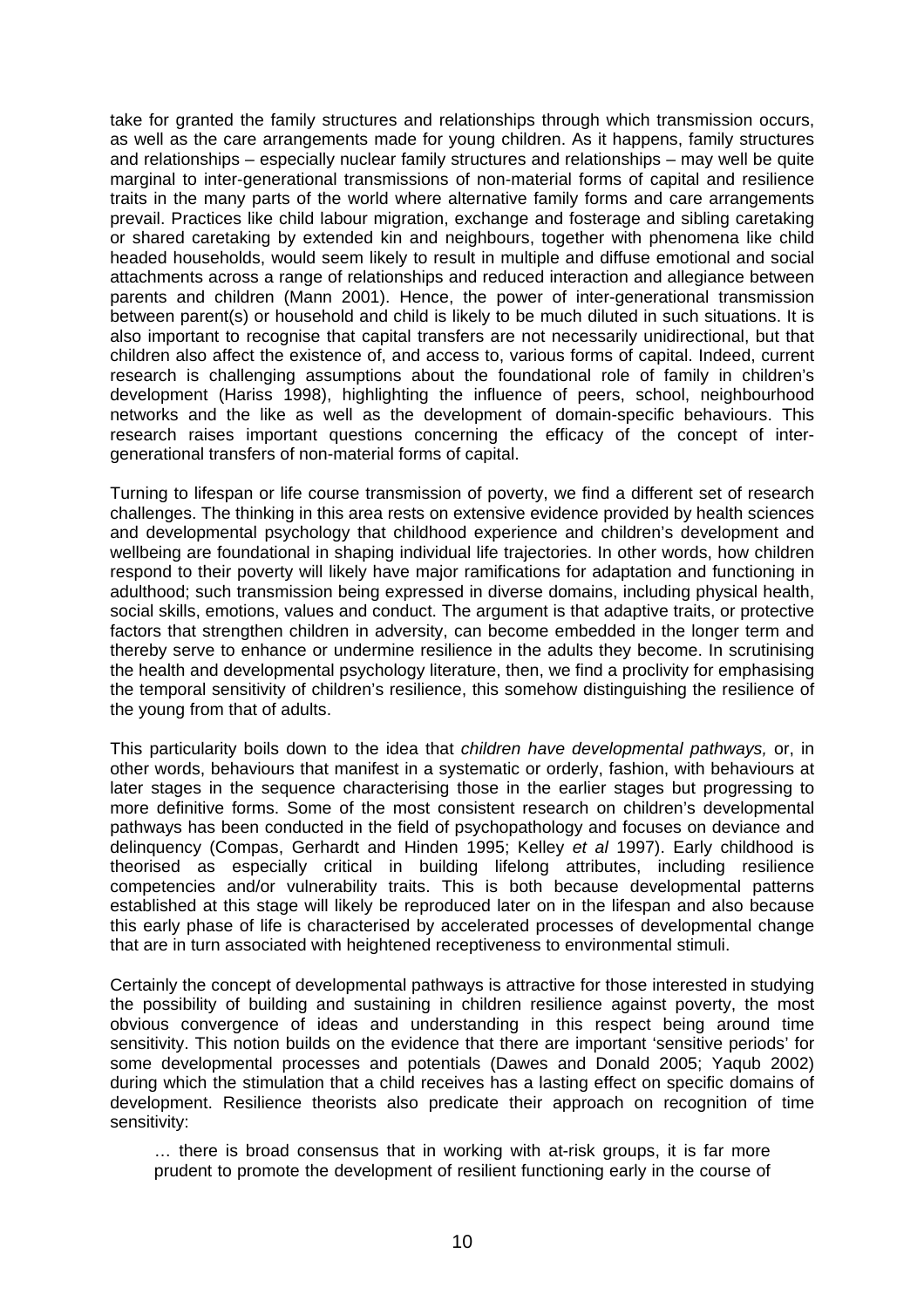development rather than to implement treatments to repair disorders once they have been crystallized (Luthar 2006: 739).

In poverty research, deprivation during sensitive periods has been correlated with later poverty in life and linked to intergenerational transmissions of poverty (Harper 2004). Studies concerning various aspects of foetal, neonatal, infant and child development have indicated the likelihood that different human motor and mental developments have time-sensitive receptivity to environmental factors. For instance, correlations have been observed between maternal malnutrition during pregnancy (for example iron deficiency anaemia) and low birth weight in infants, lowered resistance to infection, inhibited growth and cognitive development and chronic diseases in later life (WHO 2006). And prenatal and infant protein-energy undernutrition has been causally linked to later impairment of intellectual functioning (Alderman, Hoddinott and Kinsey 2001). Findings on nutrition, physical health and education in particular make a compelling case for time sensitive or age appropriate strategies and interventions to assist children in mastering key developmental tasks and thereby prevent potentially irreversible harm to their future wellbeing, for once these developmental 'sensitive periods' have passed, opportunities to avoid permanent damage can diminish and even disappear (Moore 2004, citing Yaqub 2001).

Even if the idea of developmental pathways has some practical significance for understanding how to bolster children against adversity, the concept does require further interrogation. The obvious question arising from a hypothesised connection between children's resilience and pathways is: how accessible are these pathways? First, are there universal pathways, for example in terms of self-esteem, self-efficacy, or emotional stability? Or are pathways more effectively conceptualised according to specific contexts (as with Sen's freedoms to realise competencies, for example, or with Rogoff's and anthropological views of socialisation as training in cultural competencies)? Second, does resiliency create pathways or are the foundations of pathways required before children can mobilize their resilient potential to embark on their transformative journeys? On a more critical note, the concept conjures up a rather static model of human development in which the life-course for adults seems to be largely pre-determined according to patterns laid down in childhood. Proponents of transactional theory on the other hand have elaborated a far more dynamic perspective in which child-context interactions are seen to contribute differently to development at different points in the life cycle, such transactions leading to a continuous modification of developmental trajectories (Dawes and Donald 2005; Sameroff 1975). As Dawes and Donald highlight, this view "challenges the idea that what is established early in development always has lasting or permanent effects" (2005: 14), and recognises "the complex interplay between genetic endowment and contextual influences across the lifespan" (ibid: 15).

Time sensitivity is obviously a concern for addressing many potential effects and causations of poverty (especially malnutrition), and this can necessarily mean targeting children who experience poverty, or may be susceptible to poverty given environmental factors. Nevertheless, recognition of the heterogeneity of both contexts and children is crucial, as is retaining an understanding of poverty that does not reduce its characterization to biological effects (Green and Hulme 2005; Hastrup 1993). But, as we have indicated, moving beyond the biological really is one of the greatest challenges. Without doubt, psychological, emotional and social wellbeing are more complex states to ascertain than biological health and are far less likely to be subject to mechanistic cause and effect relations. Yaqub (2002) notes how it has proven far more difficult to empirically demonstrate correlations between socalled 'sensitive periods' and behaviour traits such as self-esteem, temperament and personality. Accordingly, the factors that cause, moderate and mediate these processes are also much more difficult to identify and measure than the factors that affect physical health. Similarly, poverty researchers acknowledge that there is more certainty about the effects of some inheritances than others. While biological causal mechanisms are better understood,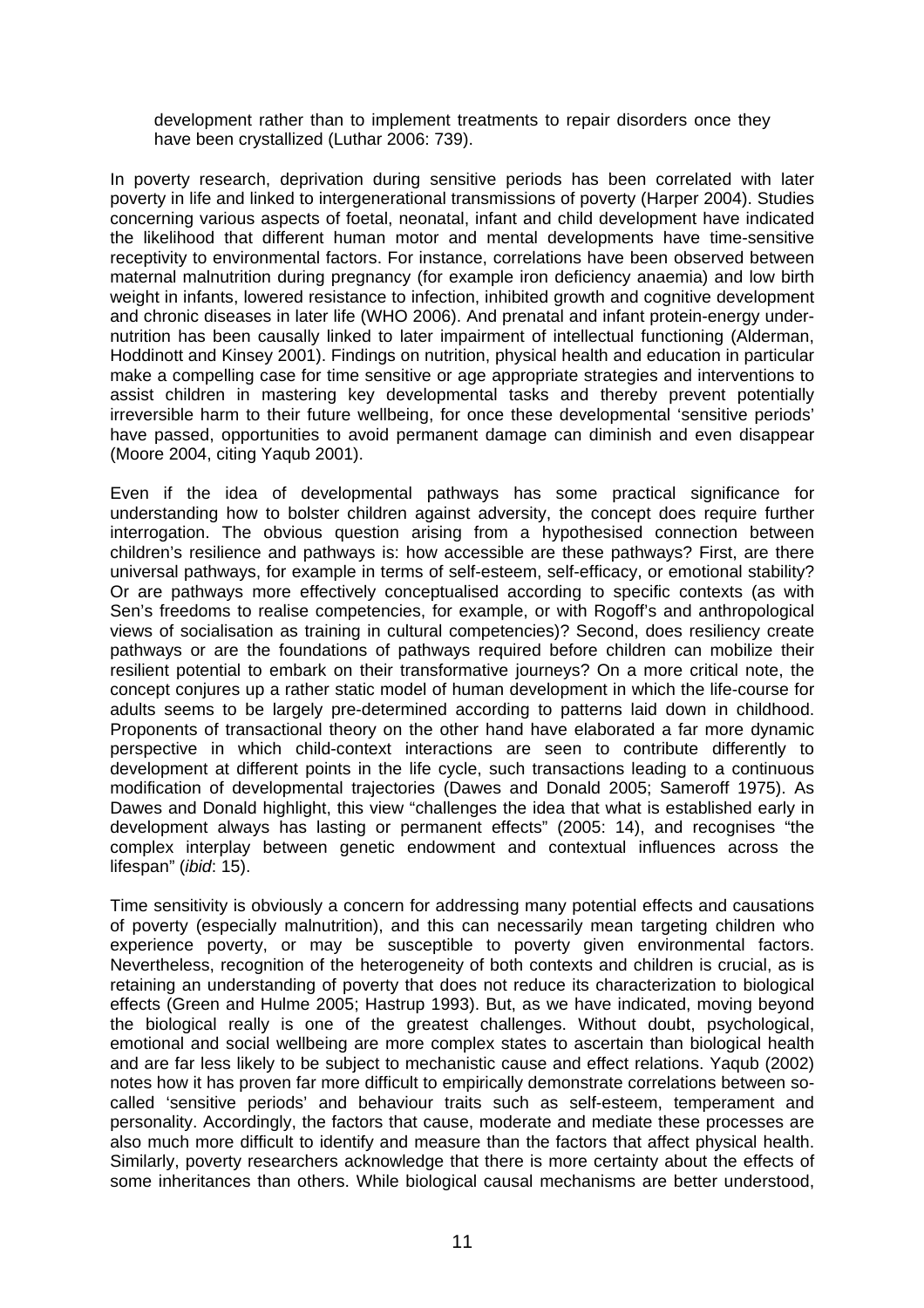or at least more easily empirically verifiable, than social causal mechanisms, it is important to notice that these biological relationships are based on environmental influences as well as genetic influences. Thus our cognitive map of intergenerational transmission is at the present time extremely restricted to the site of the individual's body and does not stretch very far either internally into her/his genetic make-up or externally out to her/his roles and relationships in the social world.

The impossibility of observing resilience directly or of identifying precise causal relations and the complexity of identifying contributory effects of interacting and cumulative factors means that it makes most sense to speak in probabilities. Incertitude of causal relationships in human development and conduct remains, since the correlation between various inputs (for example, mother's education) and outputs (for instance, child's health or education attainment) are derived from large sets of socio-economic variables that cover many different parental and community characteristics (Yaqub 2001). Thus, direct pathways are not identifiable (nor assumed to exist) and understanding of how different inputs and conditions interact remains complicated. And herein lies one of the most profound problems for resilience research, as Barton observes in his recent chapter:

The sheer multiplicity of potential risk and protective factors and the possible relationships among them (reciprocal, conditional, etc) places strains on the most complex multivariate, quantitative models. When one introduces time as a variable – that is, that certain processes may apply only at certain times, have lagged effects, or both – another layer of complexity emerges (Barton 2005: 142).

# **Conclusion**

At the outset of this paper we assigned ourselves the task of questioning whether studies of resilience are useful for research and practice concerning children's poverty and the lifecourse and intergenerational transmission of poverty. Based on our review of the increasing exercise of the resilience concept in various fields of research, we conclude that it has not yet been demonstrated as a valid analytical tool for poverty research. In short, we find that so far resilience has achieved neither a sufficiently functional definition nor a credible theory by which to identify its existence. Confident of unearthing direct cause and effect relations, much of the resilience research has been framed in positivist and mechanistic modes. But this kind of reasoning has been confounded by reality, leading some scholars to argue that we are in practice dealing with a multivariate phenomenon that is subject to highly complex moderating forces which in each individual combine uniquely to influence the outcomes and impact of adversity in countless distinct ways. To insist upon recognising this multivariate phenomenon as 'resilience' runs the risk of generating a concept that by attempting to mean everything ends up meaning nothing of analytical value.

Efforts to improve understanding of the causes and effects of children's poverty and the intergenerational transmission of poverty would be better served by relinquishing the metaphor of resilience while retaining the focus on particular factors that moderate and mediate poverty experiences and outcomes. It seems supremely naïve to expect that any absolute 'resilience process' could be identified given the infinite contingencies of the interplay between multiple factors. A more fruitful approach is to explicitly value and investigate these contingencies and how they play out in human development (broadly conceptualised). To do so means to invest in research that attends to the interactions of genetic and environmental influences as well as to how structural influences translate in peoples' everyday lives. The key challenge will be to retain the understanding that despite the empirical findings of chronic and intergenerational poverty, poverty is always experienced as dynamic. This dynamism is the challenge that spurs us on.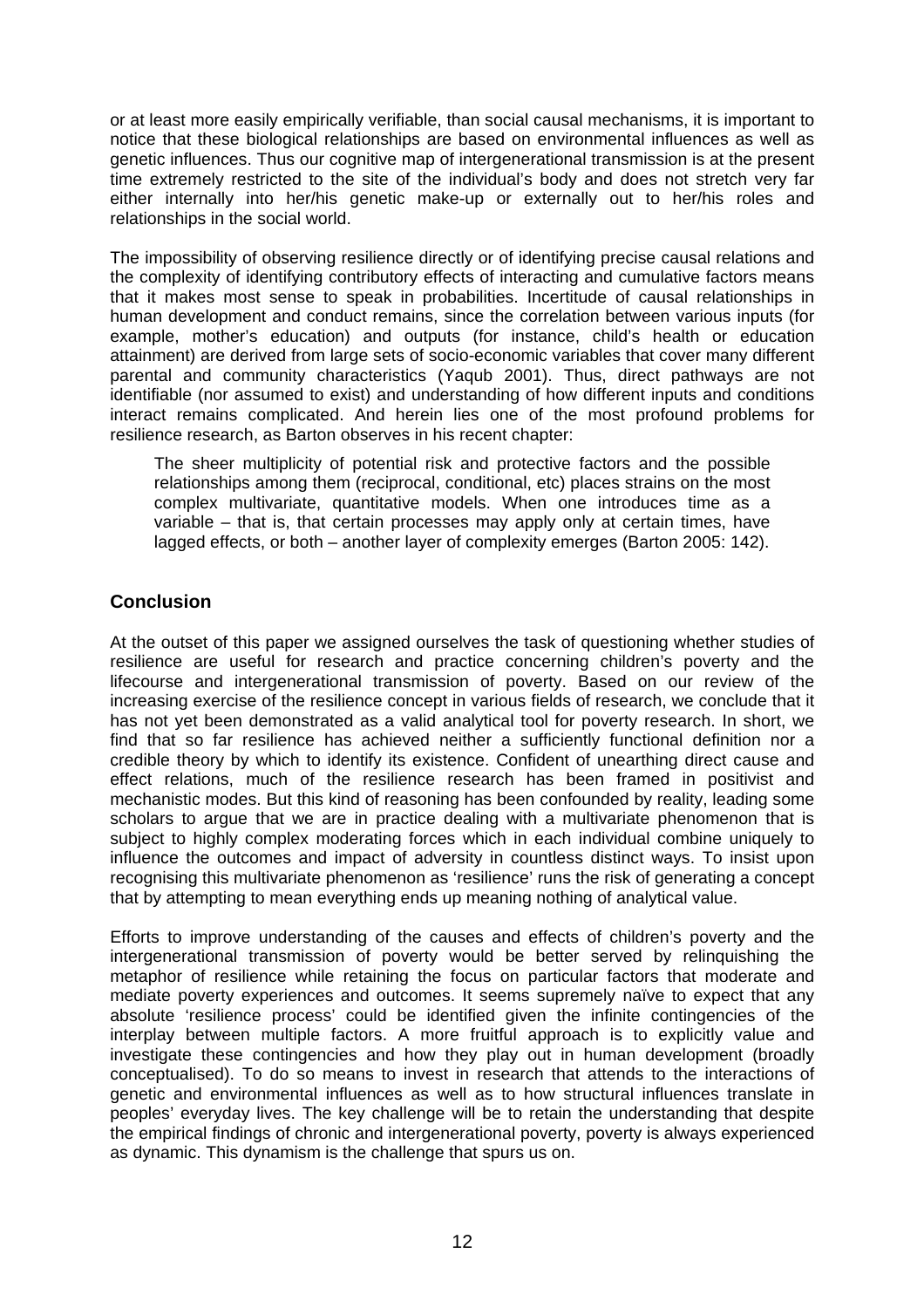## **References**

Alderman, H., J. Hoddinott, B. Kinsey (2001). Long Term Consequences of Early Childhood Malnutrition. Washington, DC, World Bank.

Anthony, E. J. (1987). Risk, Vulnerability, and Resilience: An Overview. The Invulnerable Child. E. J. Anthony, B.J. Cohler. New York, Guildford Press: 3-48.

Barton, W. (2005). Methodological Challenges in the Study of Resilience. Handbook for Working with Children and Youth: Pathways to Resilience Across Cultures and Contexts. M. Ungar. Thousand Oaks, Sage Publications: 135-148.

Beegle, K., R. Dehejia, R. Gatti (2005). "Why Should We Care about Child Labor? The Education, Labor Market, and Health Consequences of Child Labor " World Bank Policy Research Working Paper 3479.

Bird, K. (2007 forthcoming). "The Intergenerational Transmission of Poverty: an Overview." CPRC Working Paper.

Boyden, J., C. Eyber, T. Feeny, C. Scott (2003). Children and Poverty: Experiences and Perceptions from Belarus, Bolivia, India, Kenya and Sierra Leone. Richmond, Virginia, Children's Christian Fund.

Boyden, J. (2003). "Children under Fire: Challenging Assumptions about Children's Resilience." Children, Youth and Environments 13(1).

Boyden, J., G. Mann (2005). Children's Risk, Resilience, and Coping in Extreme Situations. Handbook for Working with Children and Youth: Pathways to Resilience Across Cultures and Contexts. M. Ungar. Thousand Oaks, Sage Publications.

Boyden, J., W. Myers (forthcoming). "Using the Idea of Resilience."

Camfield, L., A. McGregor (2005). Resilience and Well-Being in Developing Countries. Handbook for Working with Children and Youth: Pathways to Resilience Across Cultures and Contexts. M. Ungar. Thousand Oaks, Sage Publications: 189-209.

Christian Children's Fund. (2002-2006). Building Resilience in Angolan Children and Communities. Angola, USAID Displaced Children and Orphans Fund.

Clark, D., D. Hulme. (2005). "Towards a Integrated Framework for Understanding the Breadth, Depth and Duration of Poverty." GPRG Working Paper 20 Retrieved August 7, 2006, from http://www.gprg.org/pubs/workingpapers/pdfs/gprg-wps-020.pdf.

Cole, M. (1992). Culture in Development. Human Development: An Advanced Textbook. M. Bornstein, M. Lamb. Hillside, New Jersey, Erlbaum.

Compas, B., C. Gerhardt, B. Hinden (1995). "Adolescent Development: Pathways and Processes of Risk and Resilience." Annual Review of Psychology 46: 265– 93.

Curtis, J., D. Cicchetti (2003). "Moving Research on Resilience into the 21st Century: Theoretical and Methodological Considerations in Examining the Biological Contributors to Resilience." Development and Psychopathology 15: 773-810.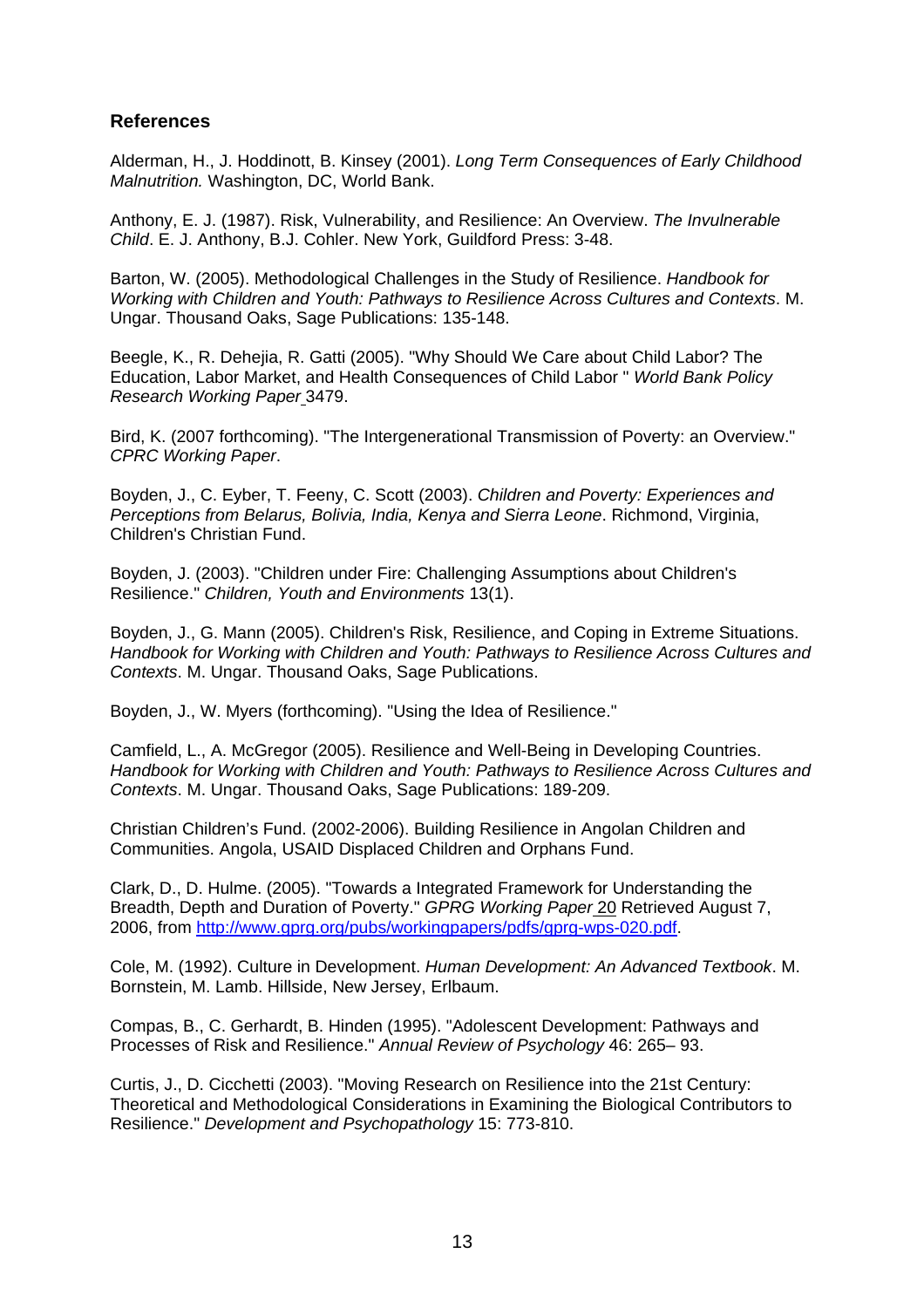Dawes, A. (1992). Psychological Discourse about Political Violence and its Effects on Children. Mental Health of Refugee Children Exposed to Violent Environments. Oxford, Refugee Studies Centre, University of Oxford.

Dawes, A. (2000). Cultural Diversity and Childhood Adversity: Implications for Community level Interventions with Children in Difficult Circumstances. Children in Adversity: Ways to Reinforce the Coping Ability and Resilience of Children in Situations of Hardship, Oxford University.

Dawes, A., D. Donald (2005). *Improving Children's Chances: Developmental Theory and* Effective Interventions in Community Contexts. Virginia, Christian Children's Fund.

Fraser, M. W., Ed. (2004). Risk and Resilience in Childhood: An Ecological Perspective, 2nd Ed. Washington, DC, NASW Press.

Goodnow, J. (1990). The Socialization of Cognition: What's Involved. Cultural Psychology: Essays on Comparative Human Development. R. A. S. J.W. Stigler, G. Herdt Cambridge, Cambridge University Press.

Gordon, D., S. Nandy, C. Pantazis, S. Pemberton, S., P. Townsend (2003). Child Poverty in the Developing World. Bristol, The Policy Press.

Gordon, D., M. Irving, S. Nandy. P. Townsend (2005). Multidimensional Measures of Child Poverty. International Conference on the Many Dimensions of Poverty, Brasilia.

Graham, C., S. Pettinato (2005). Subjective Well-Being and Objective Measures: Insecurity and Inequality in Emerging Markets. Measuring Empowerment: Cross Disciplinary Perspectives. N. D. Washington, D.C., World Bank.

Green, M., D. Hulme (2005). "From Correlates and Characteristics to Causes: Thinking About Poverty from a Chronic Poverty Perspective." World Development 33(6): 867-879.

Greenspun, A. (2004). "Children and Poverty: From the Editor." inFocus: 2.

Hampton, T. (2006). "Researchers Seek Roots of Resilience in Children." Journal of the American Medical Association 295(15): 1756-1760.

Harper, C. (2002). "Recent Approaches to Understanding Policy and Action for Eradicating Childhood Poverty." Journal of International Development 14: 1075-1079.

Harper, C., R. Marcus, K. Moore (2003). "Enduring Poverty and the Conditions of Childhood: Lifecourse and Intergenerational Poverty Transmissions." World Development 31(3): 535- 554.

Harper, C. (2004). "Escaping Poverty Cycles." inFocus: 3-4.

Harris, J. (1998). The Nurture Assumption: Why Children Turn Out the Way They Do. New York, Touchstone.

Hastrup, K. (1993). "Hunger and the Hardness of Facts." Man 28(4): 727-739.

Healthlink Worldwide. (2006). Building Children's Resilience in a Supportive Environment: Reflecting on Opportunities for Memory Work in HIV Responses. London, Healthlink Worldwide.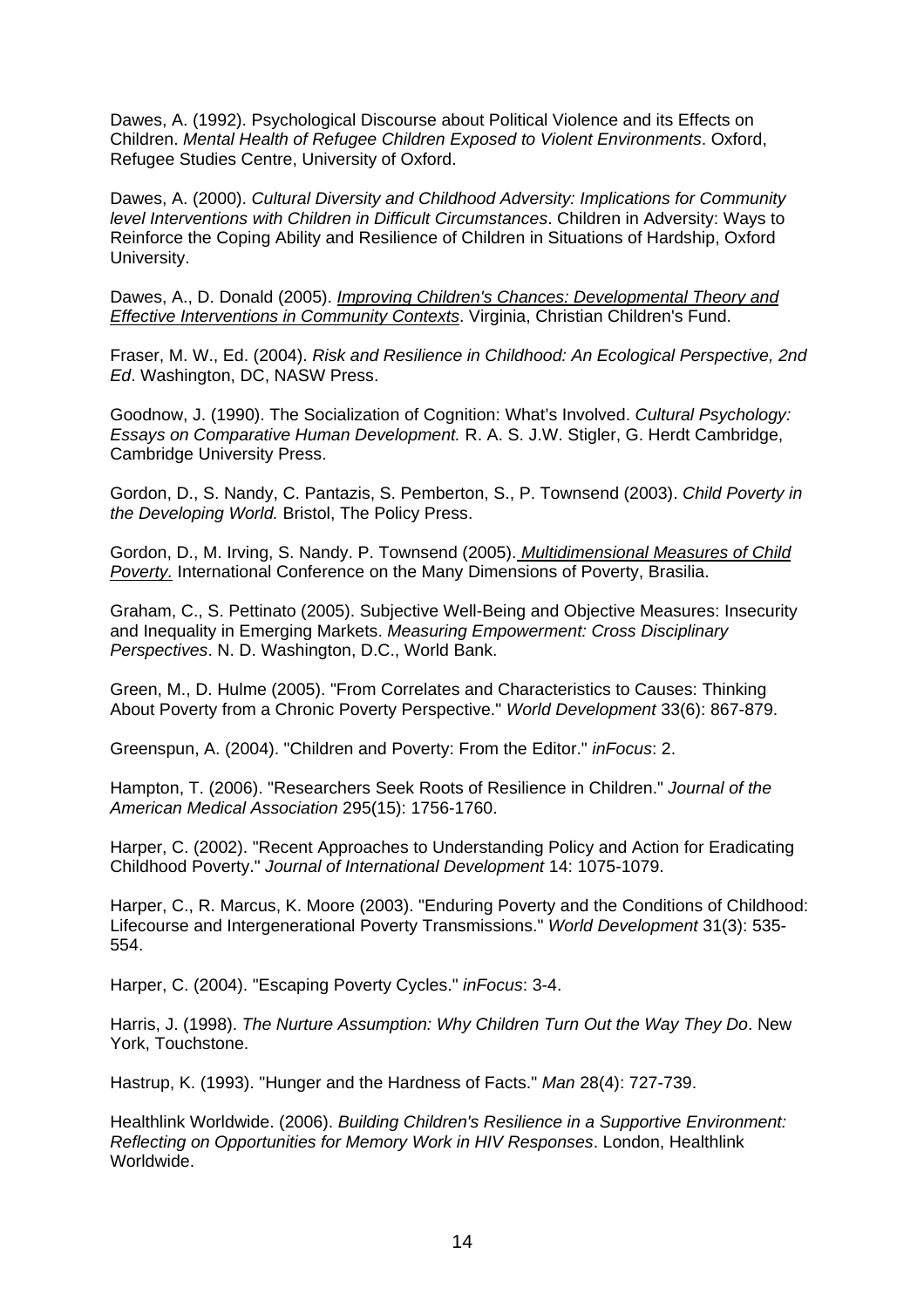Hulme, D., A. Shepherd (2003). "Conceptualizing Chronic Poverty." World Development 31(3): 403-423.

Hulme, D., A. McKay (2005). Identifying and Measuring Chronic Poverty: Beyond Monetary Measures. International Conference on the Many Dimensions of Poverty, Brasilia.

International Institute for Child Rights and Development. "Supporting Children's Development, Children's Rights, Children's Participation and Vulnerable Children following the Tsunami." Retrieved July 21, 2006, from http://web.uvic.ca/iicrd/proj\_waraffected.html#tsunami.

International Rescue Committee. (2002-2007). Community Resilience and Dialogue. Uganda, International Rescue Committee.

Kelley, B., R. Loeber, K. Keenan, M. DeLamatre (1997) Developmental Pathways in Boys' Disruptive and Delinquent Behavior. December 1997 Juvenile Justice Bulletin.

Lamb, M. E. (2005). "Attachments, Social Networks, and Developmental Contexts." Human Development 48: 108-112.

Lewis, M. (2005). "The Child and Its Family: The Social Network Model." Human Development 48: 8-27.

Luthar, S. (2006). Resilience in Development: A Synthesis Across Five Decades. Developmental Psychopathology: Risk, Disorder, and Adaptation. D. J. C. D. Cicchetti. New York, Wiley: 740-795.

Mann, G. (2001). Networks of Support: A Literature Review of Care Issues for Separated Children. Stockholm, Save the Children Sweden.

Masten, A., K. Best, N. Garmezy (1990). "Resilience and Development: Contributions from the Study of Children Who Overcome Adversity." Development and Psychopathology 2: 425- 444.

Masten, A., K. Burt, G. Roisman, J. Obradovic, J. Long, A. Tellegen (2004). "Resources and Resilience in the Transition to Adulthood: Continuity and Change." Development and Psychopathology 16: 1071-1094.

Masten, A. S. (1994). Resilience in individual development: Successful adaptation despite risk and adversity Educational Resilience in Inner-city America. M. C. Wang, G.W. Gordon. Hillsdale, New Jersey, Lawrence Erlbaum Associates, Inc.

McConnell Gladstone, B., K. M. Boydell, P. McKeever (2006). "Recasting Research into Children's Experiences of Parental Mental Illness: Beyond Risk and Resilience." Social Science and Medicine 62(10): 2540-2550

Moore, K. (2004). Chronic, Life-course and Intergenerational Poverty, and South-East Asian Youth. UN Workshop on Youth Poverty in South-East Asia, Yogyakarta, Indonesia.

Moore, K. (2001). "Frameworks for Understanding the Inter-Generational Transmission of Poverty and Well-being in Developing Countries." CPRC Working Paper 8.

Narayan, D., R. Chambers, M. Shah, P. Petesch (2000). Voices of the Poor: Crying Out for Change. New York, Oxford University Press for the World Bank.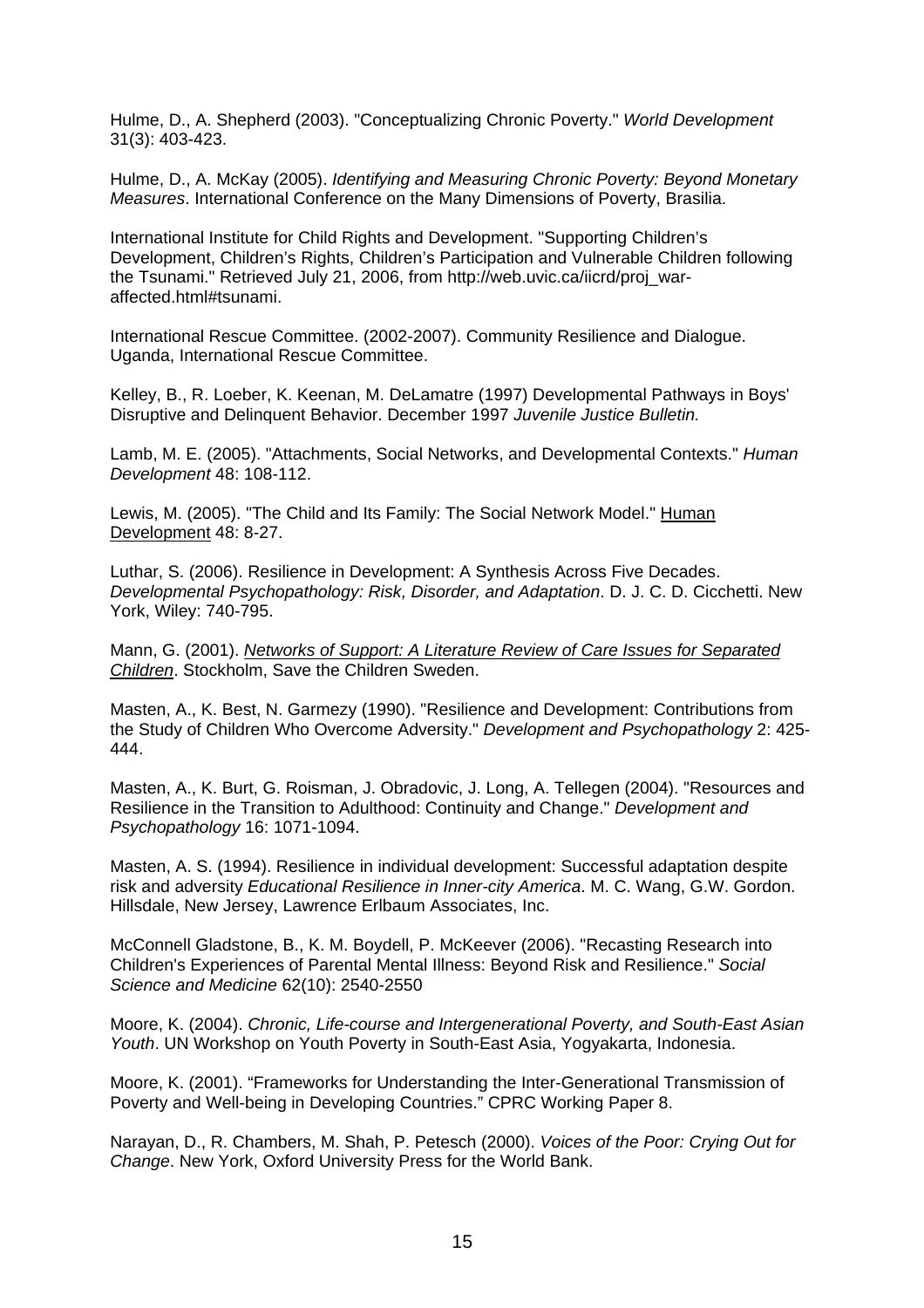New York Academy of Sciences. (2006). "Resilience in Children: Preliminary Program."

Noble, K., N. Tottenham, and B. J. Casey (2005). "Neuroscience Perspectives on Disparities in School Readiness and Cognitive Achievement." The Future of Children 15(1): 71-89.

Rogoff, B. (1990). Apprenticeship in Thinking: Cognitive Development in Social Context Oxford, Oxford University Press.

Rutter, M. (1985). "Resilience in the Face of Adversity. Protective Factors and Resistance to Psychiatric Disorder." British Journal of Psychiatry 147: 598-611.

Rutter, M. (2002). "Nature, Nurture, and Development: From Evangelism through Science toward Policy and Practice." Child Development 73(1): 1-21.

Saleebey, D., Ed. (1997). The Strengths Perspective in Social Work Practice, 2nd Ed. White Plains, NY, Longman.

Sameroff, A. J. (1975). "Transactional Models in Early Social Relations." Human Development 18: 65-79.

Sameroff, A. J. and Fiese, B. H. (2000). Transactional regulation: The developmental ecology of early intervention. In Shonkoff, J.P., and Meisels, S.J., (Eds.), Handbook of Early Childhood Intervention (2nd ed.) New York: Cambridge University Press. pp. 135-159.

Save the Children UK. (2005). Inheriting Extreme Poverty: Household Aspirations, Community Attitudes and Childhood in Northern Bangladesh. London, Save the Children UK.

Scheper-Hughes, N. (1992). Death Without Weeping : The Violence of Everyday Life in Brazil. Berkeley, University of California Press.

Sen, A. (1999). Development as Freedom. Oxford, Oxford University Press.

Serbin LA, K. J. (2004). "The Intergenerational Transfer of Psychosocial Risk: Mediators of Vulnerability and Resilience." Annu Rev Psychol 55: 333-63.

Smith, B., K. Moore (2006). "Intergenerational Transmission of Poverty in Sub-Saharan Africa." CRPC Working Paper 59.

Taylor, S., J. Lerner, R. Sage, B. Lehman, T. Seeman (2004). "Early Environment, Emotions, Responses to Stress, and Health." Journal of Personality 72(6): 1365-1393.

Ungar, M. (2004). "A Constructionist Discourse on Resilience." Youth and Society 35(3): 341-365.

Ungar, M. (2005a). Summary Support of IRP Research Forum II Proceedings. International Resilience Project Research Forum II: Pathways to Resilience, Halifax, International Resilience Project.

Ungar, M. (2005b). Introduction: Resilience Across Cultures and Contexts. Handbook for Working with Children and Youth: Pathways to Resilience Across Cultures and Contexts. M. Ungar. Thousand Oaks, Sage Publications.

UNICEF (2005). The State of the World's Children 2006: Excluded and Invisible. New York, UNICEF.